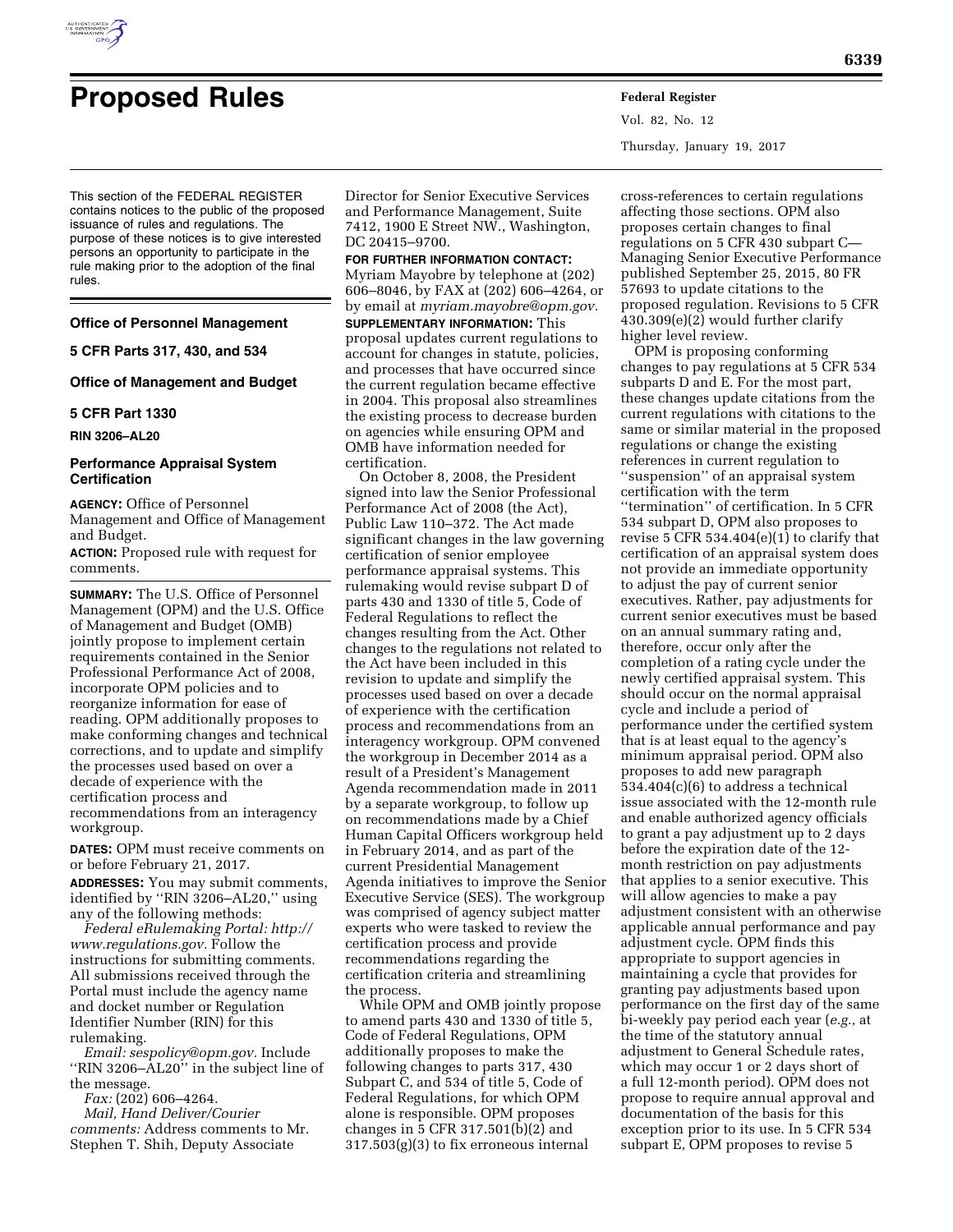$CFR 534.505(a)(5)$  to add the review of proposed performance awards for senior professionals as a responsibility of the centralized review panel. This creates consistency with the duties of the performance review boards (PRB) for senior executives. OPM also proposes to revise 5 CFR 534.507(a)(2) to include a 14-day time period from the date specified in paragraph (a)(1) of that section in which an authorized agency official must provide notice to a senior professional concerning the reasons for a zero adjustment in pay, as required by paragraph (h) of that section. Specifying a 14-day time period will ensure that senior professionals receive such notices in a timely manner.

# **Key Changes to 5 CFR Parts 430 and 1330**

The proposed regulations implement the provision in the Act that authorizes agencies to apply higher maximum rates of basic pay for employees in seniorlevel (SL) and scientific or professional (ST) positions (*i.e.,* senior professionals) paid under 5 U.S.C. 5376. An agency without an applicable certified appraisal system must use a maximum rate of basic pay for senior professionals that does not exceed the rate for level III of the Executive Schedule (EX–III). An agency with an applicable certified appraisal system may use a maximum rate of basic pay for senior professionals covered by the certified system that does not exceed the rate for level II of the Executive Schedule (EX–II).

The proposed regulation implements a section of the Act providing that certification may be granted beginning at any point in the year for a period not to exceed 24 months. Under rare and exceptional circumstances, the Director of OPM may extend certification for up to 6 additional months. Full certification will be granted for a period of 24 months. Provisional certification will be granted for a period of 12 months.

Since certification no longer expires at the end of a calendar year, there is no need for OPM to extend provisional certification into the following calendar year. That extension enabled agencies to maintain certification long enough to make pay adjustments using the higher maximum rate of the newly adjusted pay range and continued their access to the higher pay rate of EX–II.

OPM proposes to remove sections of the regulation that governed the renewal of an already fully certified system and described a process for automatic renewal based on an OPM/OMB review of the required agency annual report. OPM determined that this information alone is insufficient to assess whether

an agency's system continues to meet the certification criteria. An agency that intends to maintain its certification must submit a request for certification in accordance with proposed sections 430.407 and 1330.407.

OPM proposes to change the requirement of current sections 430.404(a)(6) and 1330.404(a)(6) that only the agency head or the official designated under paragraph (a)(5) of those sections may provide oversight of the agency's appraisal system and its results. The proposed regulations also add Communication of Results (*i.e.,*  overall rating distributions, average adjustment in the rate of basic pay for each rating level, and average performance award for each rating level, as applicable) as a certification criterion. This change is consistent with OPM's current guidance that each agency must describe the communication of ratings and payouts to senior employees and other involved officials in its certification request. Additionally, the proposed regulations combine the criteria for *Alignment* and *Results* into a single criterion, Aligned Results.

OPM proposes to remove the references that distinguish requests for full certification from requests for provisional certification. As the certification process has evolved, OPM has found that submission of the same information is needed for all agency requests for certification. Based on review of an agency request, OPM, with OMB concurrence, may then grant full or provisional certification as appropriate. Reasons for which an agency would receive provisional rather than full certification are specified in the proposed regulations. OPM also proposes to remove the requirement for agencies to submit, as part of their certification requests, the process they use for ensuring ratings are not distributed arbitrarily or on a rotational basis. OPM believes this falls within the responsibilities of the oversight official to ensure the appraisal system is administered appropriately. OPM continues to require, as part of the oversight criterion, that an agency identify the official responsible for certifying that the senior employee appraisal process makes meaningful distinctions based on relative performance. OPM recognizes the ability to make meaningful distinctions in performance starts with the development of performance standards and requirements that clearly describe the different expectations at various performance levels. Agencies should consult their strategic plans and objectives when developing performance requirements to ensure

alignment with mission outcomes and organizational results. This first critical step falls to the rating official, in consultation with the senior employee, followed by the accurate application of these standards/requirements when assessing performance. The proper development of performance standards/ requirements and the accurate assessment of performance compared to these standards/requirements should lead to meaningful distinctions in ratings. OPM has found that the role of the oversight official provides the appropriate level for ensuring ratings make meaningful distinctions on the basis of actual differences in levels of performance. Furthermore, OPM proposes to remove the requirement for an agency to submit, as part of its certification request, the process for reviewing performance standards, requirements, expectations, or ratings of employees supervised by senior employees, because OPM believes this too is a review that should be included in the responsibilities of the Oversight Official.

The proposed regulations introduce a new procedural framework that provides for shared responsibilities in assessing certification criteria. Instead of OPM assessing all criteria, OPM will assess Aligned Results, Performance Distinctions, and Pay Differentiation. OPM will seek OMB concurrence on its findings. Agencies will verify Organizational Assessment and Guidelines, Oversight, and Communication. The criteria verified by the agency will, however, be subject to periodic spot checks by OPM to ensure continued compliance. Spot checks will not be announced in advance and when they occur, agencies will submit to OPM the documentation they used as the basis of their verification of the applicable criteria. In addition, the proposed regulations allow for an agency to demonstrate compliance with the Aligned Results criterion through a peer review process. This peer review process will provide the option for an agency with full certification to either have its performance plans reviewed by another agency with a fully certified appraisal system or submit the performance plans to OPM. Agencies that maintain full certification may continuously use this peer review method to demonstrate compliance with the Aligned Results criterion subject to spot checks by OPM. To maintain the integrity of the peer review process, agencies will not be allowed to conduct reciprocal reviews.

OPM proposes to remove Consultation, Balance, and Accountability criteria from the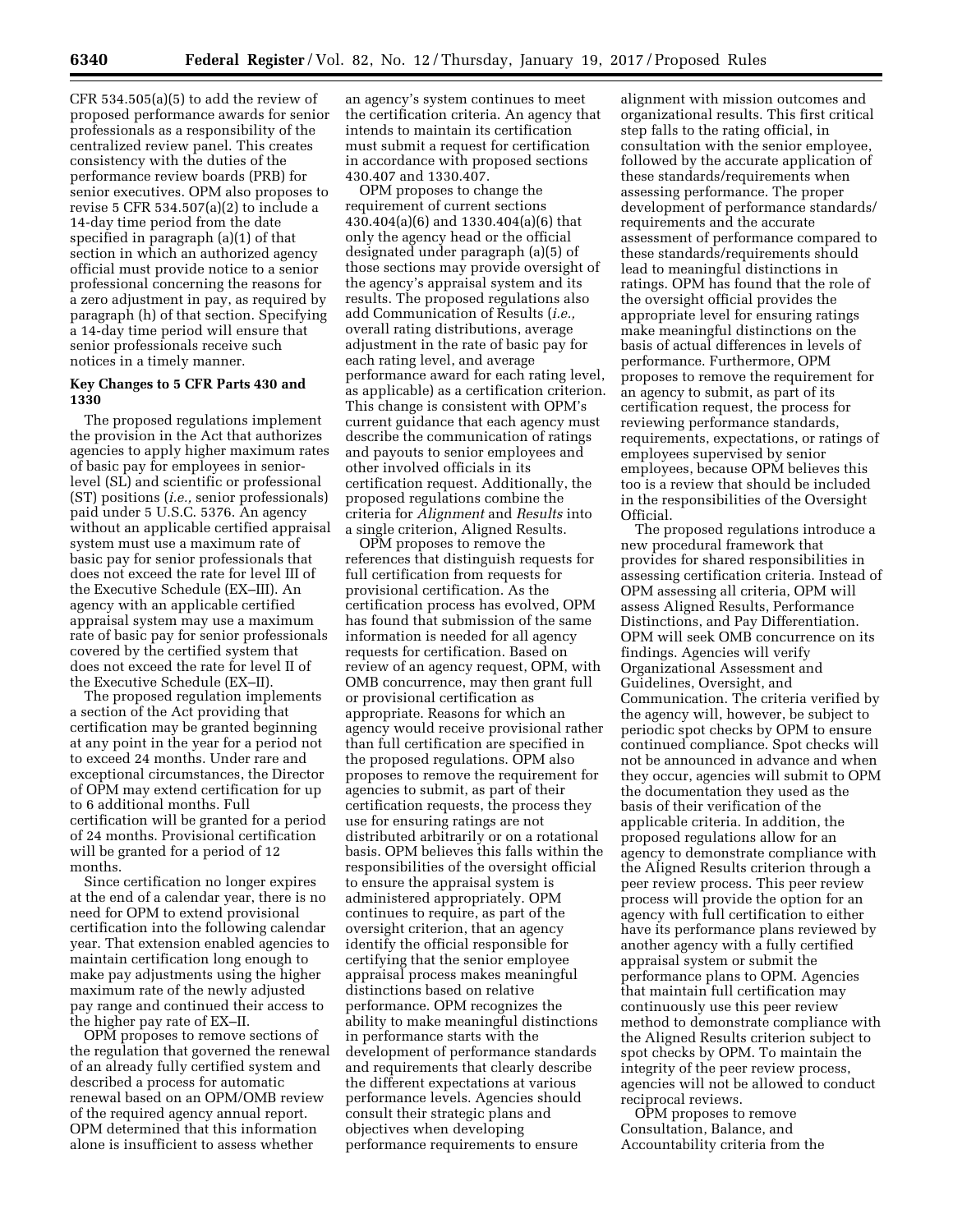Certification Criteria and move them to a new section, Additional Appraisal Program Requirements and add the Training requirement to this same section. Based on over a decade of experience and careful deliberation by a cross-agency working group of subject matter experts, we have determined these important aspects of a successful and effective performance management system no longer need to be reviewed by OPM for the purpose of supporting a certification determination. Since they are vital to the success of a performance management system, are included in the design and application of the Basic SES appraisal system, and agencies already have incorporated them into their performance cultures, each agency will now be responsible for ensuring they continue to be properly applied within their organizations.

OPM proposes to modify the definition of Relative Performance to clarify that a senior employee's performance is compared to the performance expectations established for his or her position, including their contribution to agency performance as appropriate. The definition of Relative Performance also specifies that it does not permit peer ranking or peer comparison for rating purposes. OPM also proposes to remove Outstanding Performance from the definitions to avoid confusion with the commonly used Level 5 rating label—Outstanding. As used in the certification regulations, Outstanding Performance originally was intended to allow for separately identifying the highest performers even within the highest performance level, usually Level 5, which often uses the label Outstanding. Some additional terms have been defined, as noted in the table of changes. OPM also proposes to revise the title of this subpart from Performance Appraisal Certification for Pay Purposes to Performance Appraisal System Certification for accuracy.

Agencies will also be required to submit, as part of the certification request, the applicable agency SES or SL/ST pay setting and adjustment policy required under 5 CFR part 534 and the policy and procedures for granting performance awards under § 534.405 for SES or §§ 451.101(e) and 451.104(a)(3) for SL/ST. In order to

assess whether an agency is meeting the pay differentiation criterion for certification, OPM often finds it necessary to examine the pay policy to understand the context within which the reported pay adjustments have been authorized and performance awards have been granted. OPM also proposes that agencies make pay adjustments and performance awards for senior employees in a timely manner. These pay adjustments and awards for SES must have an effective date no later than 5 months after the end of the applicable appraisal period. For senior professionals, agencies must make pay adjustments, in compliance with requirements in § 534.505(b), at the same time as the adjustment to the General Schedule. This is the only time during the year annual increases in basic pay for senior professionals are permissible. Performance awards must be paid as soon as practicable after the end of the appraisal period. These timeliness requirements support the principles of performance-based compensation by ensuring the pay and awards are as close as practicable to the ratings upon which they are based.

OPM proposes to remove paragraphs addressing the limits on basic pay and aggregate total compensation because they are contained in 5 CFR part 534, subparts D and E and § 530.203(b) respectively.

### **Summary of Major Changes**

These proposed regulations make the following major changes:

1. Proposed revisions make conforming changes as a result of Public Law 110–372, Senior Professional Performance Act of 2008.

• Adds that an agency with an applicable certified appraisal system may apply the higher maximum rate of basic pay for senior professionals covered by the certified system.

• Implements the provision of the Act where certification may be granted beginning at any point in the year for a period not to exceed 24 months as opposed to a calendar-year basis.

2. Proposed revisions address recommendations stemming from over a decade of experience with certification as well as from an interagency work group tasked to design an improved

certification process to support the President's Management Agenda recommendation to improve the SES.

• Provides for shared responsibilities in assessing certification criteria in which OPM assesses Aligned Results, Performance Distinctions, and Pay Differentiation and agencies will verify all other criteria.

• Adds new option for Peer Review this would allow fully certified agencies to engage in a review of other fully certified agencies' performance plans to determine whether they meet the criterion for ''Aligned Results,'' while prohibiting concurrent reciprocal reviews.

• Requires timely pay adjustments and performance awards for senior employees; for SES, not later than 5 months after the end of the appraisal period.

## **Request for Comments**

In addition to the general request for comments on the proposed regulation, we would appreciate feedback focused specifically on the following questions:

• How could agencies best assess and highlight their organizational performance—strengthening alignment to individual SES performance requirements—to distinguish between SES performance levels and/or to objectively set high performance expectations for individual SES?

• Are there additional ways, or alternatives, OMB and OPM should consider to make the SES and SL/ST performance appraisal system certification process less resourceintensive, while still achieving the goal of tying performance to agency outcomes, and making meaningful distinctions amongst individuals' performance levels?

### **Complete Table of Changes**

The following table lists all the proposed changes to the current regulations. The ''current rule'' column lists the regulations in the current subpart D. The ''proposed rule'' column indicates where matters addressed in the current regulation are addressed in the proposed regulation and where new material is being added. The third column explains each change.

| Current rule        | Proposed rule      | Explanation of change                                                                                                                                                                                                                                  |  |  |
|---------------------|--------------------|--------------------------------------------------------------------------------------------------------------------------------------------------------------------------------------------------------------------------------------------------------|--|--|
| Part 430, subpart D |                    |                                                                                                                                                                                                                                                        |  |  |
|                     | 430.401(a) and (b) | Divides paragraph into multiple sections to increase clarity.<br>Removes paragraphs addressing the limits on basic pay and aggre-<br>gate compensation because they are contained in 5 CFR part 534.<br>subparts D and E and §530.203(b) respectively. |  |  |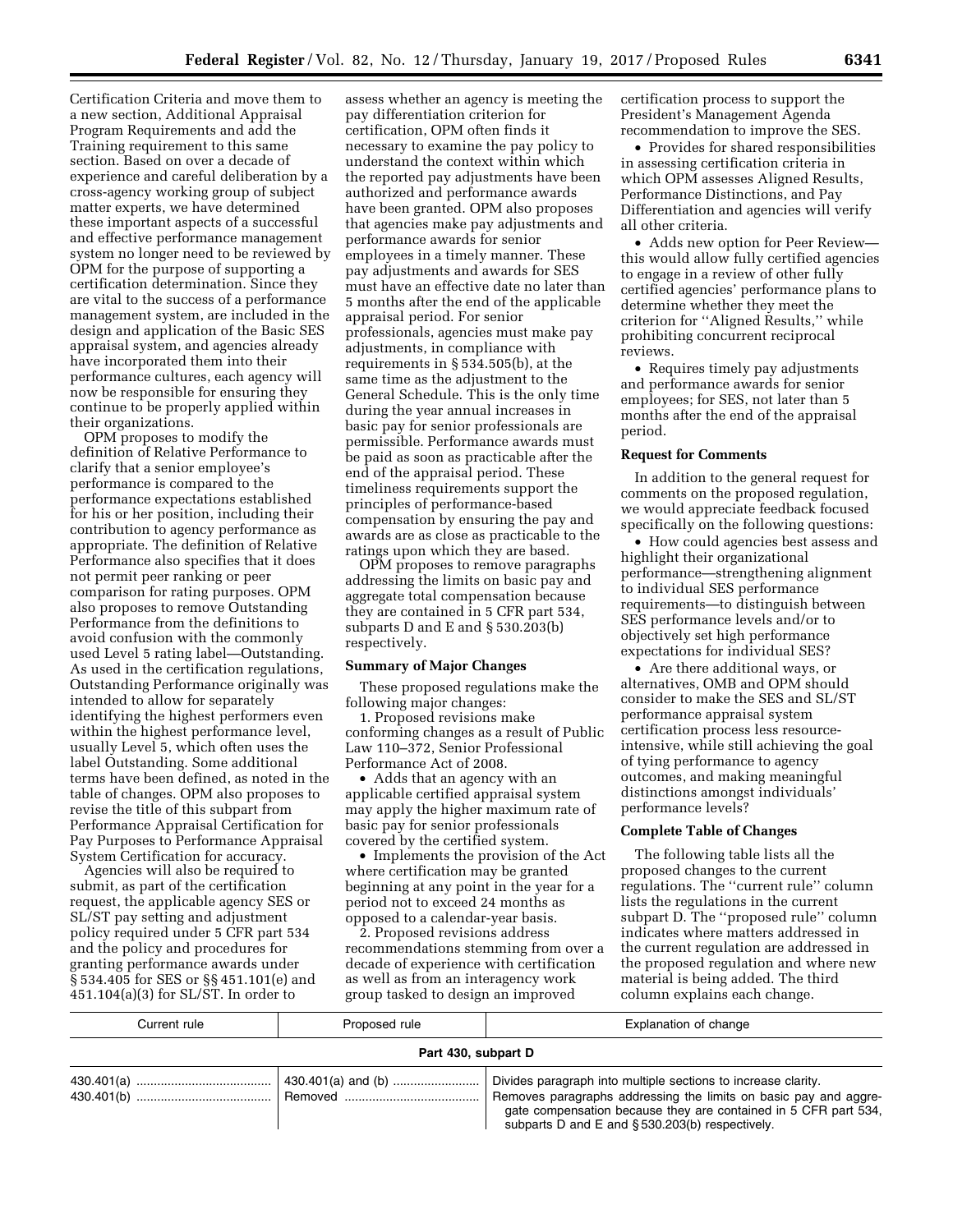| Current rule                  | Proposed rule         | Explanation of change                                                                                                                                                                                                                                                                                                                                                       |
|-------------------------------|-----------------------|-----------------------------------------------------------------------------------------------------------------------------------------------------------------------------------------------------------------------------------------------------------------------------------------------------------------------------------------------------------------------------|
|                               |                       | Adds definitions for Agency, Agency Head, Annual Summary Rating,<br>Appraisal, Certification Criteria, Peer Review, Rating of Record,<br>Senior Professional Review Panel (SPRP), updates GPRA to<br>GPRAMA, clarifies the definitions of Performance Expectations,<br>Relative Performance, and Senior Executive. Removes the defini-<br>tion for Outstanding Performance. |
|                               |                       | Edits made to increase clarity.<br>Adds provision that certifications are not renewable.                                                                                                                                                                                                                                                                                    |
|                               |                       | Moves requirement that agencies seeking certification must submit<br>systems that have been approved by OPM.                                                                                                                                                                                                                                                                |
|                               |                       | Removes option for agencies to submit a new appraisal system(s) for<br>certification that has not yet been approved by OPM.                                                                                                                                                                                                                                                 |
|                               |                       | Moves requirement that agencies submit for certification, separate<br>systems for their senior professionals and SES members. Adds<br>new requirement for a centralized review panel for agencies with<br>10 or more senior professionals. Also moves the option to include<br>features in the senior professional appraisal system that are similar<br>to the SES system.  |
|                               |                       | Splits paragraph into two sections.                                                                                                                                                                                                                                                                                                                                         |
|                               |                       | Edits made to increase clarity.                                                                                                                                                                                                                                                                                                                                             |
|                               |                       | Moves certification criterion and changes name from Alignment to<br>Aligned Results.                                                                                                                                                                                                                                                                                        |
|                               |                       | Moves to Additional Appraisal System Requirements and clarifies.                                                                                                                                                                                                                                                                                                            |
|                               |                       | Moves certification criterion and changes name from Results to<br>Aligned Results.                                                                                                                                                                                                                                                                                          |
|                               |                       | New provision allowing for peer review of aligned results.                                                                                                                                                                                                                                                                                                                  |
|                               |                       | Moves to Additional Appraisal System Requirements and clarifies.<br>Moves certification criterion and simplifies.                                                                                                                                                                                                                                                           |
|                               |                       | Moves certification criterion and clarifies.                                                                                                                                                                                                                                                                                                                                |
|                               |                       | Moves to Additional Appraisal System Requirements, changes name                                                                                                                                                                                                                                                                                                             |
|                               |                       | from Accountability to Accountability for the Performance Manage-<br>ment of Subordinates, and clarifies.                                                                                                                                                                                                                                                                   |
|                               |                       | Moves the certification criterion, changes the name from Performance<br>Differentiation to Performance Distinctions, and simplifies.                                                                                                                                                                                                                                        |
|                               | 430.404(c)(1) and (2) | Moves certification criterion and clarifies.                                                                                                                                                                                                                                                                                                                                |
|                               |                       | Adds specific timeframe for making pay adjustments and awards in a<br>timely manner.                                                                                                                                                                                                                                                                                        |
|                               |                       | Moves certification criterion and clarifies transparency in the process<br>for making pay and awards decisions.                                                                                                                                                                                                                                                             |
|                               |                       | Addressed by defining agency head to mean an Inspector General<br>when applying these provisions to Offices of the Inspector General.                                                                                                                                                                                                                                       |
|                               |                       | Adds Communication of Results as a certification criterion.                                                                                                                                                                                                                                                                                                                 |
|                               |                       | Adds Training to Additional Appraisal System Requirements.                                                                                                                                                                                                                                                                                                                  |
|                               |                       | Adds new section titled Certification Criteria Verified by the Agency.                                                                                                                                                                                                                                                                                                      |
|                               |                       | Moves and clarifies.                                                                                                                                                                                                                                                                                                                                                        |
|                               |                       | Moves and removes the requirement to identify whether the request<br>is for full or provisional certification. Removes requests covering an<br>agencywide system or a system that applies to one or more agen-<br>cy organizations or components. Specifies who must submit certifi-<br>cation requests.                                                                    |
|                               |                       | Moves and remains unchanged.                                                                                                                                                                                                                                                                                                                                                |
|                               |                       | Adds new paragraph explicitly requiring separate certification re-<br>quests for Offices of Inspectors General.                                                                                                                                                                                                                                                             |
|                               |                       | Moves and remains unchanged.                                                                                                                                                                                                                                                                                                                                                |
|                               |                       | Removes applicable administrative instructions and implementing<br>guidance from written requests for certification.                                                                                                                                                                                                                                                        |
|                               |                       | Moves and edits made to increase clarity.                                                                                                                                                                                                                                                                                                                                   |
| 430.405(b)(1)(iii)(A) and (B) |                       | Moves and clarifies.                                                                                                                                                                                                                                                                                                                                                        |
|                               |                       | Adds provision requiring agencies to appropriately assign the highest<br>ratings to the best performers.                                                                                                                                                                                                                                                                    |
| 430.405(b)(1)(iii)(C)         |                       | Moves and replaces Outstanding Performance with the highest level<br>of performance.                                                                                                                                                                                                                                                                                        |
|                               |                       | Removes requirement to submit a clearly defined process for review-<br>ing initial ratings as well as the requirement to submit a review of<br>supervised employees' performance standards, requirements, and<br>ratings.                                                                                                                                                   |
|                               |                       | Moves and simplifies.                                                                                                                                                                                                                                                                                                                                                       |
| 430.405(b)(3)(i) and (ii)     |                       | Removes distinction between requirements associated with full and<br>provisional certification requests.                                                                                                                                                                                                                                                                    |
|                               |                       | New requirement to include a sample of performance plans.<br>New requirement to include documentation of organizational perform-<br>ance results and relationship with ratings distribution.                                                                                                                                                                                |

 $\equiv$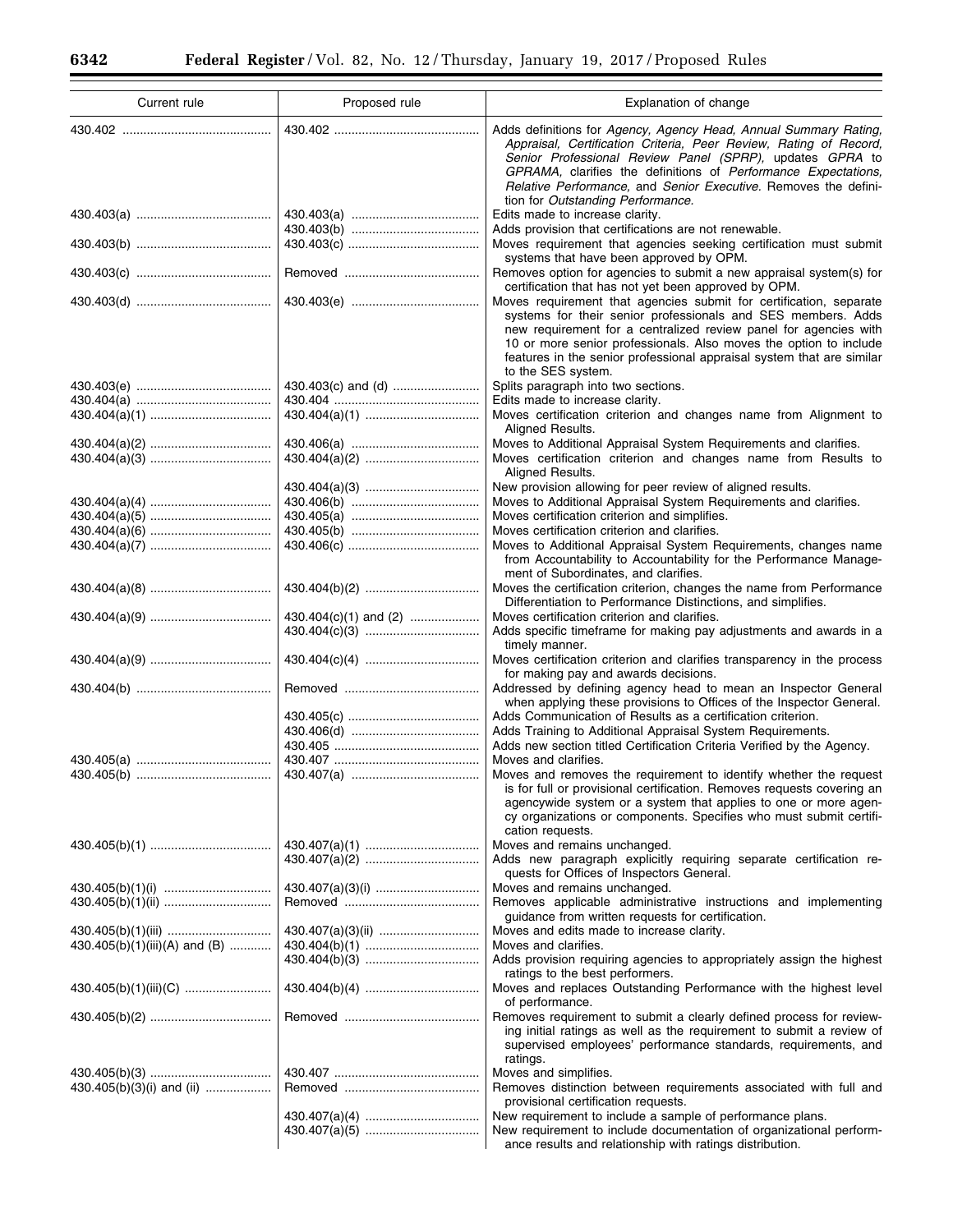| Current rule                   | Proposed rule             | Explanation of change                                                                                                                                                                                                                                                              |
|--------------------------------|---------------------------|------------------------------------------------------------------------------------------------------------------------------------------------------------------------------------------------------------------------------------------------------------------------------------|
|                                | 430.407(a)(6) and (7)     | Moves and references the annual reporting requirement. Moves ref-<br>erences to full certification and the two appraisal periods, by requir-<br>ing data reported in the annual data call.                                                                                         |
|                                |                           | New requirement to submit documentation of the pay policy and pro-<br>cedures as well as policies established for awards programs.                                                                                                                                                 |
|                                |                           | Moves and remains unchanged.                                                                                                                                                                                                                                                       |
|                                |                           | Requires agencies participating in peer review to submit such docu-<br>mentation as OPM requires.                                                                                                                                                                                  |
|                                |                           | Moves and simplifies.                                                                                                                                                                                                                                                              |
|                                |                           | Moves, redefines the certification period from 2 calendar years to 24<br>months, and clarifies the requirements for full certification.                                                                                                                                            |
|                                |                           | Moves, deletes the option for OPM to extend provisional certification<br>into the following calendar year, redefines the certification period<br>from 1 calendar year to 12 months, and specifies reasons an agen-<br>cy would receive provisional rather than full certification. |
|                                |                           | Moves and changes the word suspend to terminate.<br>Implements statutory authority of OPM Director to provide certification<br>extensions.                                                                                                                                         |
|                                |                           | New provision providing requirements for requesting a certification<br>extension.                                                                                                                                                                                                  |
| 430.405(e)(2)<br>430.405(f)(2) |                           | Removes paragraphs addressing the limits on basic pay and aggre-<br>gate compensation because they are contained in 5 CFR part 534,<br>subparts D and E and § 530.203(b), respectively.                                                                                            |
|                                | 430.408(a)(1)(i)-(iii)    | Moves and restructures for clarity. Adds as a requirement for full cer-<br>tification, demonstration of appropriate system application based on<br>data reports for the two most recent completed performance cy-<br>cles.                                                         |
|                                |                           | Removes automatic renewal of full certification.                                                                                                                                                                                                                                   |
|                                | 430.408(a)(2)(i) and (ii) | Moves and restructures for clarity.                                                                                                                                                                                                                                                |
|                                |                           | Adds as a reason for receiving provisional rather than full certifi-<br>cation, the demonstration of appropriate system application based<br>on data reports for only the most recent completed performance<br>cycle.                                                              |
|                                |                           | Removes requirement to resubmit application requesting provisional<br>certification.                                                                                                                                                                                               |
|                                |                           | Moves and edits for increased clarity. Also removes the requirement<br>to report aggregate total compensation.                                                                                                                                                                     |
|                                |                           | Combines redundant provisions previously at 430.405(c)(3) and<br>430.405(h)(1).                                                                                                                                                                                                    |
|                                |                           | Moves and changes the word suspension to termination.                                                                                                                                                                                                                              |
|                                |                           | Moves and restructures for increased clarity. Changes the word sus-<br>pension to termination.                                                                                                                                                                                     |
|                                |                           | Moves, changes the word suspension to termination, and clarifies<br>that a restored certification will terminate on the same date as the<br>original certification.                                                                                                                |
|                                |                           | Moves and changes the word suspension to termination.                                                                                                                                                                                                                              |

# **Regulatory Flexibility Act**

I certify that these regulations will not have a significant economic impact on a substantial number of small entities, because they will apply only to Federal agencies and employees.

### **E.O. 12866, Regulatory Review**

This rule has been reviewed by the U.S. Office of Management and Budget in accordance with E.O. 12866.

## **List of Subjects**

*5 CFR Parts 317 and 1330* 

Government employees.

*List of Subjects in 5 CFR Parts 430* 

Decorations, Government employees.

*List of Subjects in 5 CFR Part 534* 

Government employees, Hospitals, Students, and Wages.

U.S. Office of Management and Budget.

### **Shaun Donovan,**  *Director.*

U.S. Office of Personnel Management.

# **Beth F. Cobert,**

*Acting Director.* 

Accordingly, OPM and OMB are proposing jointly to amend parts 430 and 1330 of title 5 of the Code of Federal Regulations, and OPM proposes to amend parts 317, 430, and 534 of title 5, Code of Federal Regulations as follows:

# **5 CFR Chapter I—Office of Personnel Management**

# **PART 317—EMPLOYMENT IN THE SENIOR EXECUTIVE SERVICE**

■ 1. The authority citation for part 317 continues to read as follows:

**Authority:** 5 U.S.C. 3392, 3393, 3395, 3397, 3592, 3593, 3595, 3596, 8414, and 8421.

# **Subpart E—Career Appointments**

■ 2. In § 317.501, revise paragraph  $(b)(2)$ to read as follows:

### **§ 317.501 Recruitment and selection for initial SES career appointment be achieved from the brightest and most diverse pool possible.**

- \* \* \* \* \*
	- (b) \* \* \*

(2) Before an agency may fill an SES vacancy by an initial career appointment, it must post a vacancy announcement in USAJOBS for at least 14 calendar days, including the date of publication. Each agency's SES vacancy announcement must comply with criteria in § 330.104 of subpart A of this chapter, except for criteria pertaining to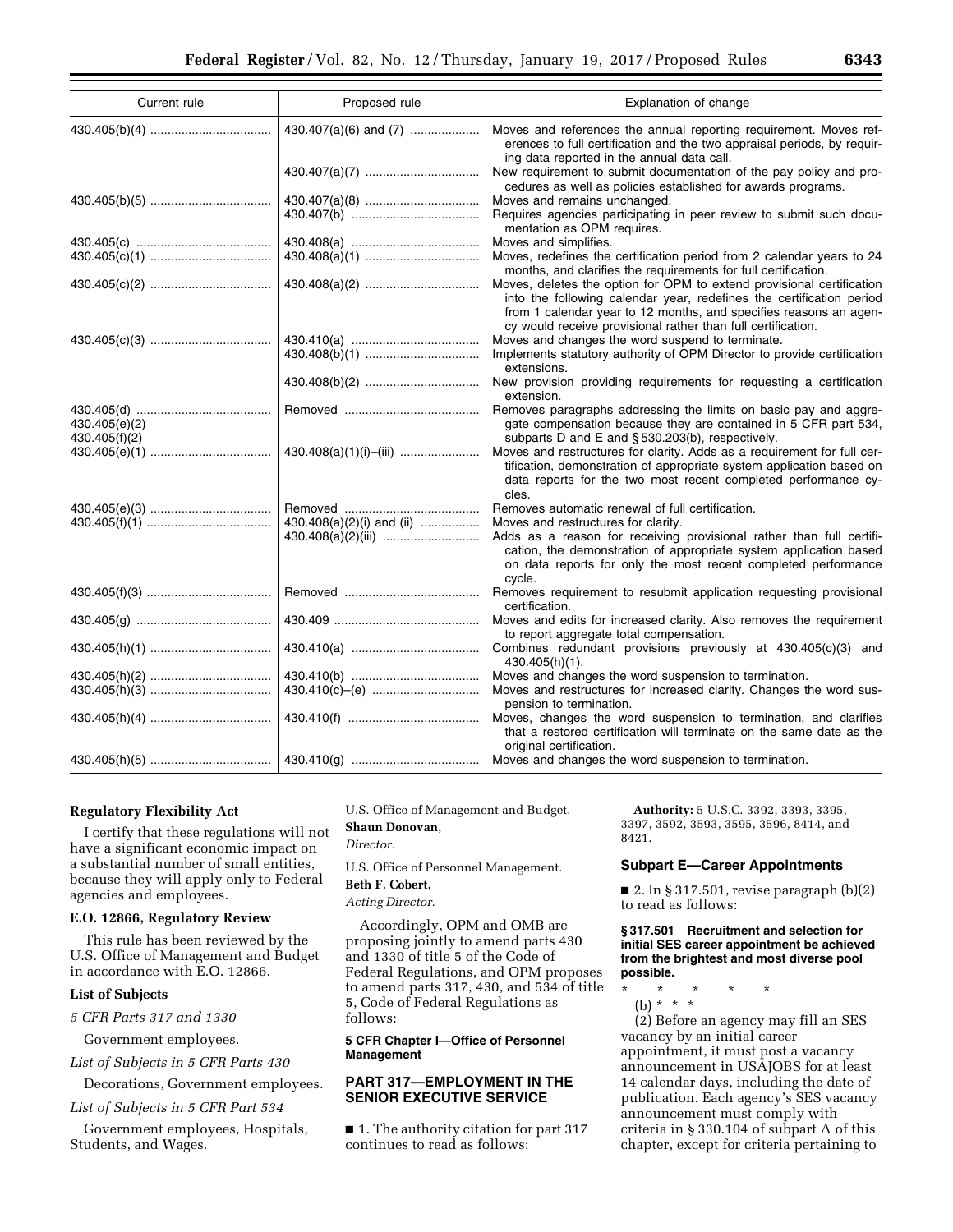veterans' preference, the Career Transition Assistance Program, and the Interagency Career Transition Assistance Program.

\* \* \* \* \*

■ 3. In § 317.503, revise paragraph  $(g)(3)$ to read as follows:

### **§ 317.503 Probationary period.**

- \* \* \* \* \*
	- $(g) * * * *$

(3) The break in SES service was the result of military duty or compensable injury, and the time credited under paragraph (d)(3) of this section was not sufficient to complete the probationary period.

# **PART 430—MANAGING SENIOR EXECUTIVE PERFORMANCE**

■ 4. The authority citation for Part 430 continues to read as follows:

**Authority:** 5 U.S.C. chapter 43 and 5307(d).

■ 5. In § 430.309, revise the last sentence of the introductory text in paragraph (e)(2), paragraph (e)(2)(ii), and the first sentence in paragraph (e)(2)(iii) to read as follows:

# **§ 430.309. Rating Performance**

- \* \* \* \* \*
- (e) \* \* \*

(2) \* \* \* The agency must provide each senior executive an opportunity for review of the initial summary rating by an employee, or (with the consent of the senior executive) a commissioned officer in the uniformed services on active duty in the agency, in a higher level in the agency than the official who prepared the initial rating.

\* \* \* \* \*

(ii) When an agency cannot provide review by a higher-level official for a senior executive who receives an initial summary rating from the agency head because no such official exists in the agency, the agency must offer an alternative review as it determines appropriate; however, neither HLR nor alternative review may be provided by a member of the PRB that will make a recommendation under § 430.311(b)(2) concerning the senior executive or by an official who participated in determining the initial summary rating.

(iii) If a senior executive declines review by agency-designated higherlevel officials, the agency may offer an alternative review but is not obligated to do so unless the only official in a higher level than the initial rater is the head of the agency. \* \* \*

\* \* \* \* \*

# **PART 430—PERFORMANCE MANAGEMENT**

■ 6. The authority citation for part 430 continues to read as follows:

**Authority:** 5 U.S.C. chapter 43 and 5307(d).

■ 7. Revise subpart D to read as follows.

# **Subpart D—Performance Appraisal System Certification**

- Sec.
- 430.401 Purpose.
- 430.402 Definitions.<br>430.403 System cert System certification.
- 430.404 Certification criteria verified by OPM/OMB.
- 430.405 Certification criteria verified by the agency.
- 430.406 Additional appraisal system requirements.<br>430.407 Agency
- 430.407 Agency certification requests.<br>430.408 OPM certification actions.
- OPM certification actions.
- 430.409 Annual reporting requirement.
- 430.410 Termination of certification.

## **Subpart D—Performance Appraisal System Certification**

### **§ 403.401 Purpose.**

(a) This subpart implements 5 U.S.C. 5307(d), which provides for certification of performance appraisal systems that as designed and applied make meaningful distinctions based on relative performance with respect to—

(1) Members of the Senior Executive Service (SES) paid under 5 U.S.C. 5382 and 5383; and

(2) Employees in senior-level (SL) and scientific or professional (ST) positions paid under 5 U.S.C. 5376.

(b) The regulations in this subpart strengthen the application of performance-based-pay principles to senior employees. Specifically, the statutory provisions that these regulations implement authorize an agency to apply a higher maximum rate of basic pay in setting and adjusting rates of basic pay for senior employees (consistent with 5 CFR part 534, subparts D and E) and apply a higher annual aggregate limitation on pay (consistent with 5 CFR part 530, subpart B) to its senior employees, when OPM, with OMB concurrence, has certified that the design and application of the agency's appraisal systems for these employees make meaningful distinctions based on relative performance. This subpart establishes the certification criteria and procedures that OPM will apply in considering agency requests for such certification.

## **403.402 Definitions.**

#### In this subpart—

*Agency* means an agency as that term is defined in 5 U.S.C. 105 and an Office of Inspector General, which is considered a separate agency for

purposes of applying all provisions relating to the Senior Executive Service under the Inspector General Act of 1978 (5 U.S.C. App 6(d)).

*Agency head* means the head of an agency and includes the Inspector General when applying the provisions of this subpart to Offices of the Inspector General.

*Annual summary rating* means the overall rating level that an appointing authority assigns at the end of the appraisal period as defined in § 430.303.

*Appraisal system* means the policies, practices, and procedures an agency establishes under 5 U.S.C. chapter 43 and 5 CFR part 430, subparts B and C, or other applicable legal authority, for planning, monitoring, developing, evaluating, and rewarding employee performance. This includes appraisal systems and appraisal programs as defined in § 430.203 and performance management systems as defined in § 430.303.

*Certification criteria* means the factors used to determine whether an agency appraisal system as designed and applied makes meaningful distinctions based on relative performance.

*GPRAMA* means the Government Performance and Results Modernization Act of 2010.

*OMB* means the Office of Management and Budget.

*OPM* means the Office of Personnel Management.

*Peer review* means the review under § 430.404(a) of performance plans by one agency for another agency, both having fully certified performance appraisal systems, to determine whether they meet the certification criterion for Aligned Results.

*Performance expectations* means—

(1) the critical elements, performance requirements, and performance standards that constitute the senior executive performance plans, as defined in § 430.303, established for senior executives;

(2) the performance elements and standards that constitute the performance plans, as defined in § 430.203, established for senior professionals; or

(3) other appropriate means authorized under performance appraisal systems not covered by 5 U.S.C. chapter 43 for communicating what a senior employee is expected to do and the measures that demonstrate success, including contribution to agency performance where appropriate.

*Program performance measures*  means results-oriented measures of performance, whether at the agency, component, or function level, which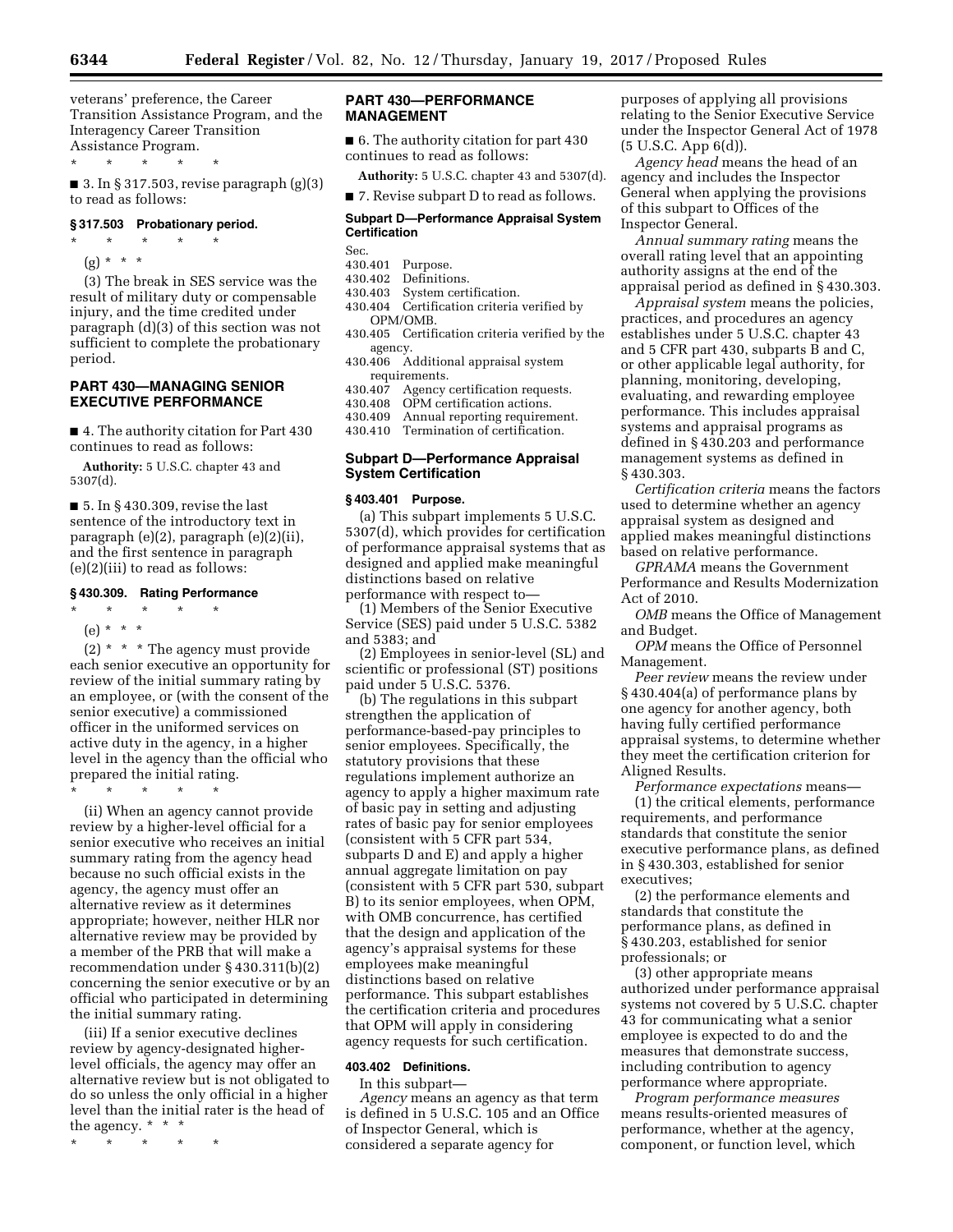include, for example, measures under GPRAMA.

*PRB* means Performance Review Board, as described in § 430.311. *Rating of record* means the

performance rating prepared at the end of an appraisal period for performance of agency-assigned duties over the entire period as defined in § 430.203.

*Relative performance* means the performance of a senior employee compared to the performance expectations established for his or her position (including contribution to agency performance) and those expectations must be set at a level that is sufficiently high to be commensurate with the authorities and responsibilities of a senior employee in the Federal Government. This does not permit peer ranking or peer comparison for rating purposes.

*Senior employee* means a senior executive or a senior professional.

*Senior executive* means a member of the Senior Executive Service (SES) paid under 5 U.S.C. 5382 and 5383.

*Senior professional* means an employee in a senior-level (SL) or scientific or professional position (ST) paid under 5 U.S.C. 5376.

*SPRP* means *Senior Professional Review Panel* as described in § 534.505(a)(5).

# **§ 430.403 System certification.**

(a) OPM, with OMB concurrence, will certify an agency appraisal system under § 430.408 when a review of that system's design (*i.e.,* system documentation), implementation (*i.e.,*  performance plans), and application (*i.e.,* pay, performance awards, and ratings upon which they are based) reveals that the agency meets the certification criteria established in §§ 430.404 and 430.405 and has followed the procedural requirements set forth in § 430.407, and results in a finding that the system as designed and applied makes meaningful distinctions based on relative performance and otherwise conforms to statutory and regulatory requirements relating to performance appraisal, pay, and awards.

(b) Each certification granted shall cover a specific period of time and is not renewable.

(c) Agencies subject to 5 U.S.C. chapter 43 and 5 CFR part 430 seeking certification of their appraisal systems must submit systems that have been approved by OPM under § 430.210 or § 430.314, as applicable.

(d) Agencies not subject to the appraisal provisions of 5 U.S.C. chapter 43 and 5 CFR part 430 seeking certification of their appraisal system(s) under this subpart must submit

appropriate documentation to demonstrate that each system complies with the appropriate legal authority that governs the establishment, implementation, and application of that system.

(e) For senior professionals, an agency must establish an appraisal system(s), as defined in § 430.402, that meets the requirements of 5 CFR part 430, subpart B, and is separate from the system(s) established to cover its SES members under 5 CFR part 430, subpart C. At its discretion, an agency may include system features in its senior professional appraisal system(s) that are the same as, or similar to, the features of its SES appraisal system(s), as appropriate. For the purpose of certification under this subpart, such senior professional appraisal system(s) with 10 or more senior professionals covered by the system(s), must include a requirement for centralized review of senior professionals' ratings of record and proposed pay and performance awards actions.

# **§ 430.404 Certification criteria verified by OPM/OMB.**

To be certified, an agency's applicable appraisal system(s) for senior executives or senior professionals must meet the following certification criteria, as verified by OPM, with OMB concurrence:

(a) *Aligned results.* (1) Performance expectations for individual senior employees must derive from, and clearly align with, the agency's mission and organizational goals, such as those communicated through GPRAMA strategic goals, program and policy objectives, and/or annual performance plans and budget priorities.

(2) Performance plans must contain performance expectations, including at least one critical element focusing on business results, that—

(i) Apply to their respective areas of responsibility and control;

(ii) Reflect expected agency and/or organizational outcomes and outputs, performance targets or metrics, policy/ program objectives, and/or milestones;

(iii) Identify specific programmatic crosscutting, external, and partnershiporiented goals or objectives, as applicable; and

(iv) Are stated in terms of observable, measurable, and/or demonstrable performance (*e.g.,* quality, quantity, timeliness, or cost effectiveness, as applicable).

(3) OPM may establish additional procedures to allow agencies to conduct peer reviews of the performance plans to determine whether the plans meet this criterion. When conducting peer

review, agencies may not conduct concurrent reciprocal reviews.

(b) *Performance distinctions.* (1) Appraisal systems must include summary levels of performance as described in 5 CFR 430.305(a)(6) for senior executives, and for senior professionals at least one summary level of performance above fully successful.

(2) Agency application of performance appraisal systems must—

(i) Result in meaningful distinctions based on relative performance; and

(ii) Take into account the assessment of the agency's performance against relevant program performance measures, as described in § 430.405(a), employee performance expectations, and such other relevant factors as may be appropriate.

(3) Authorized agency officials, as designated through agency delegated authority, must appraise senior employee performance accurately and realistically so that senior employees who have demonstrated the highest performance and/or exceptional contribution to the agency's performance receive the highest annual summary ratings or ratings of record, as applicable.

(4) Agencies with equivalent appraisal systems not otherwise subject to this part must provide for clearly distinguishing and identifying the rating that reflects the highest level of performance.

(5) Agencies may not equate the requirement to make distinctions based on relative performance to permitting a forced distribution of annual summary ratings or ratings of record, which is prohibited under §§ 430.208(c) and 430.305(a)(5). However, methods used to make distinctions among employees or groups of employees such as comparing, categorizing, and ranking employees or groups on the basis of their performance may be used for purposes other than assigning a summary level including, but not limited to, award determinations.

(c) *Pay differentiation.* (1) Agencies must ensure senior employees who have demonstrated the highest performance receive the highest annual summary ratings or ratings of record, as applicable, and the largest corresponding performance awards, pay adjustments, and rates of pay, in accordance with applicable limitations;

(2) Agencies must ensure differentiation is evident separately in the pay adjustments, performance awards, and rates of pay;

(3) Agencies must ensure they make pay adjustments and performance awards for senior employees in a timely manner.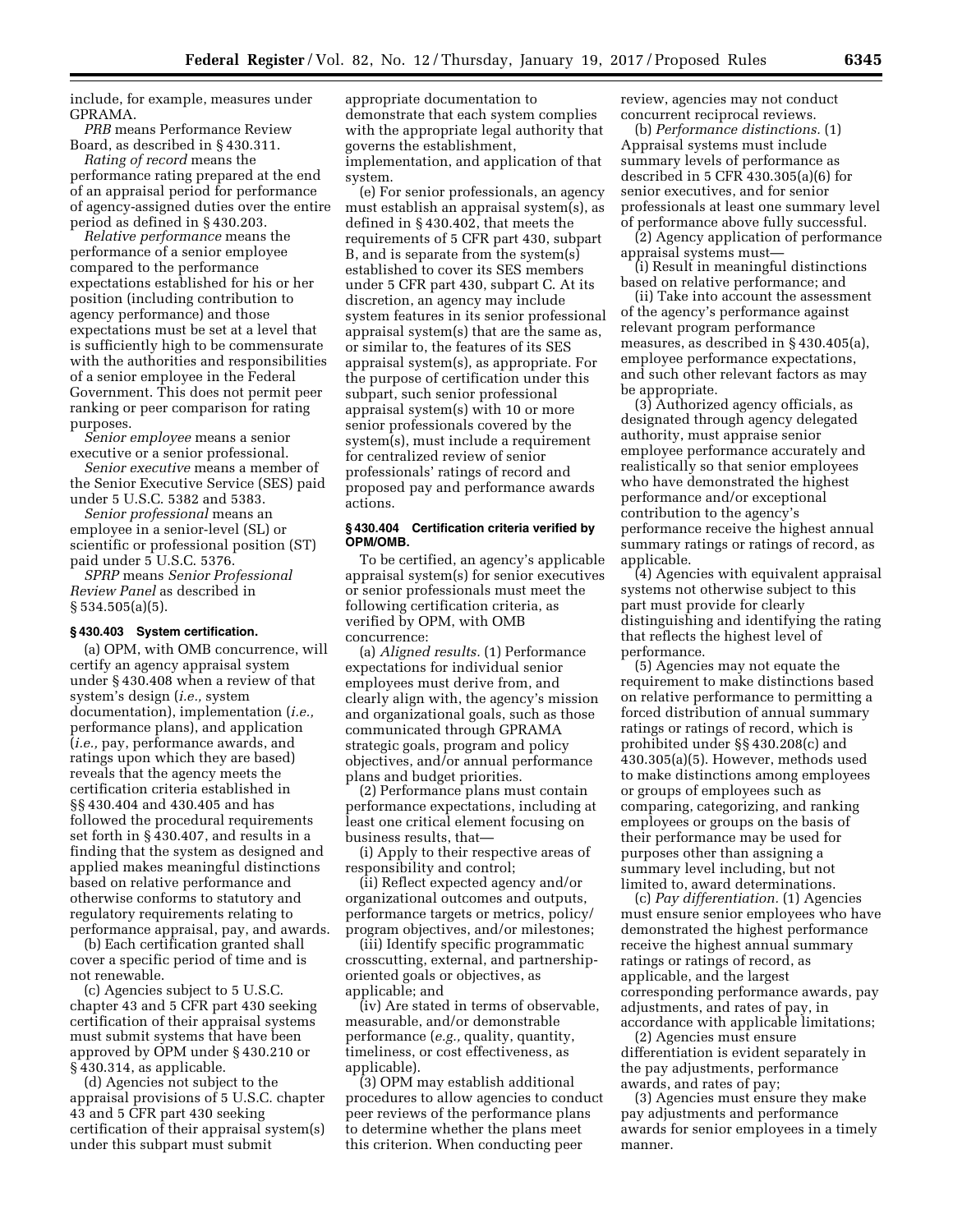(i) For senior executives, the pay adjustments authorized under 5 CFR 534.404(b)(3) and the performance awards authorized under 5 U.S.C. 5384 must have effective dates not later than 5 months after the end of the applicable appraisal period;

(ii) For senior professionals, agencies must make pay adjustments in accordance with the requirements in § 534.505(b) and pay performance awards as soon as practicable after the end of the appraisal period; and

(4) Agencies must develop processes for making pay decisions and granting awards affecting senior employees that comply with Governmentwide law, regulation, and guidance. To make these processes transparent agencies must provide access to the appraisal and pay policies that govern the decisions and communicate the results as required in  $§$  430.405(c).

# **§ 430.405 Certification criteria verified by the agency.**

To be certified, an agency's applicable appraisal system(s) for senior executives or senior professionals must meet the following certification criteria, as verified by the agency in accordance with instructions provided by OPM:

(a) *Organizational assessment and guidelines.* Agencies must comply with all applicable OMB requirements for assessing organizational performance and may use those assessments to inform the individual ratings of its senior employees. The results of these assessments are shared with individuals involved in the rating process through the issuance of guidelines based at least in part upon those assessments. The guidelines must—

(1) Address agency performance overall and with respect to each of its particular missions, components, programs, policy areas, and support functions—such as reports of the agency's GPRAMA goals, annual performance plans and targets, program performance measures, and other appropriate indicators;

(2) Be communicated by the agency head, or an individual specifically designated by the agency head for such purpose, to affected senior employees, their rating and reviewing officials, and PRB and SPRP members;

(3) Be provided at the conclusion of the appraisal period but before individual senior employee performance ratings are recommended, so that they inform individual performance appraisals; and

(4) Not take the form of quantitative limitations on the number of ratings at any given rating level.

(b) *Oversight.* The agency head or the individual specifically designated under paragraph (a)(2) of this section must certify for a particular senior employee appraisal system that—

(1) The senior employee rating process makes meaningful distinctions based on relative performance;

(2) The results of the senior employee appraisal process take into account the agency's assessment of its performance against program performance measures, as well as other relevant considerations, as appropriate;

(3) Performance awards, pay adjustments, and levels of pay based on the results of the rating process accurately reflect and recognize distinctions in individual performance and/or contribution to the agency's performance; and

(4) Final decisions include PRB or SPRP recommendations regarding senior employee ratings and must—

(i) Be consistent with 5 CFR part 430, subparts B and C; and

(ii) Appropriately reflect the employee's performance expectations, relevant program performance measures, and such other relevant factors as the PRB or SPRP may find appropriate.

(c) *Communication of results.*  Agencies must communicate annually to senior employees, rating and reviewing officials, and PRB or SPRP members the results of the application of the appraisal process (*i.e.,* overall ratings distributions, average adjustment in the rate of basic pay for each rating level, and average performance award for each rating level, as applicable) while assuring confidentiality of protected information.

# **§ 430.406 Additional appraisal system requirements.**

To be certified, an agency's appraisal system must meet the requirements of 5 CFR part 430, subparts B or C, as applicable, or other applicable legal authority. Agencies are responsible for ensuring their senior employee appraisal systems provide for—

(a) *Consultation.* Performance expectations for senior employees must be developed with the input and involvement of the senior employees who are covered thereby;

(b) *Balance.* Performance expectations established in the individual senior employee appraisal plan must include two parts:

(1) Expected results; and

(2) Those technical, leadership and/or managerial competencies or behaviors that contribute to, and are necessary to distinguish, levels of performance. In addition, for senior employees in

supervisory positions, their performance expectations also must address appropriate measures or indicators of stakeholder and/or employee perspective when applicable, such that stakeholder/employee feedback is sought and used to inform decisions.

(c) *Accountability for the performance management of subordinates.* The performance expectations for individual senior employees in supervisory positions must clearly communicate their responsibility for ensuring—

(1) The performance expectations for individual subordinate employees clearly link to organizational mission, GPRAMA strategic goals, or other program or policy objectives; and

(2) The appraisal of their subordinate employees is based on established performance expectations that differentiate among the various levels of performance. An appraisal must be a realistic assessment of the employees' actual performance, including their contribution to organizational goals as measured in GPRAMA and other organizational plans.

(d) *Training.* Agencies must provide senior employees, rating and reviewing officials (including those in other services/appointments such as political appointments, Foreign Service, military, etc.), and PRB or SPRP members initial training, periodic refresher training, and annual reminders on the operation of the applicable agency performance management and pay and awards policies.

### **§ 430.407 Agency certification requests.**

To receive system certification, an agency must provide documentation demonstrating that its appraisal system(s), in design, implementation, and application, meet the certification criteria in §§ 430.404 and 430.405 as well as the procedural requirements set forth in this section.

(a) In order for an agency's appraisal system to be certified, the agency head or designee must submit documentation in accordance with OPM instructions, including—

(1) A written request, which may include signed electronic formats, for certification of its appraisal system(s) to the Director of OPM, or an OPM official assigned to accept certification requests;

(2) Separate certification requests for systems applying to senior executives, senior professionals, and Offices of the Inspector General;

(3) A full description of the appraisal system(s) to be certified, including—

(i) Organizational and employee coverage information; and

(ii) Rating levels as described in § 430.404(b)(1) and (4) that establish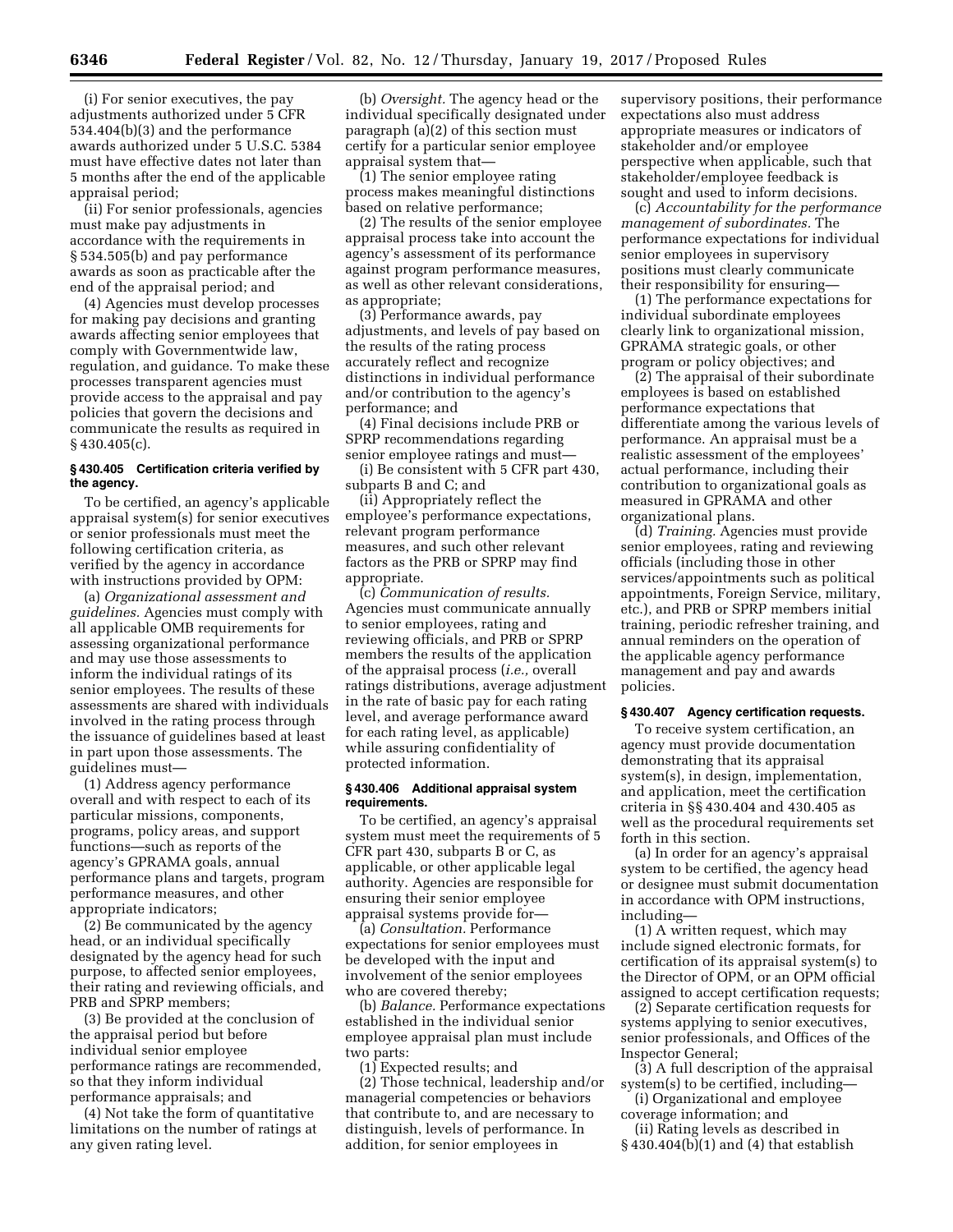clear distinctions between levels of performance so senior employees receive ratings based on assessments of their actual performance relative to their established performance expectations in any given appraisal period;

(4) A sample of senior employee performance plans as specified by OPM, except as provided in paragraph (b) of this section;

(5) Documentation of organizational performance results and an explanation of how these results support the rating distribution in accordance with OPM instructions;

(6) Data required by the annual reporting requirement in § 430.409;

(7) Documentation of the pay policy and procedures for setting and adjusting pay and granting performance awards that includes—

(i) For the agency's senior executives covered by 5 CFR part 534, subpart D, the plan for setting and adjusting the rate of basic pay described in § 534.404(g);

(ii) For the agency's senior professionals covered by 5 CFR part 534, subpart E, the written procedures for setting and adjusting the rate of basic pay described in § 534.505; and

(iii) Policies established for award programs authorized under § 534.405 or responsibilities identified in § 451.106, as appropriate; and

(8) Any additional information that OPM and OMB may require to make a determination regarding certification.

(b) Agencies that participate in a peer review under § 430.404(a) must submit such documentation as OPM requires.

# **§ 430.408 OPM certification actions.**

OPM will certify performance appraisal systems, with OMB concurrence, only for those agencies that comply with all related laws and regulations.

(a) *Granting certification.* At the request of an agency head or designee, the Director of OPM, at his or her discretion and in accordance with the requirements of this subpart and with OMB concurrence, may—

(1) Grant full certification, which covers a period of 24 months, of an agency's senior employee appraisal system(s) when the agency has—

(i) Demonstrated in the initial submission of its documentation, and without making any revisions directed by OPM, that it has designed and fully operationalized the certification criteria defined in §§ 430.404 and 430.405;

(ii) Met the documentation requirements in § 430407; and

(iii) Demonstrated appropriate system application through the data reports required in § 430.409 based on the 2

most recently completed performance cycles (2 years of data).

(2) Grant provisional certification, which covers a period of 12 months, of an agency's senior employee appraisal system(s) when the agency has—

(i) Designed a senior employee appraisal system(s) that meets the certification criteria in §§ 430.404 and 430.405; and

(ii) Revised one or more senior employee performance plans in accordance with instructions from OPM in order to meet the certification requirements in § 430.404(a); or

(iii) Demonstrated appropriate system application through the data reports required in § 430.409 based on only the most recently completed performance cycle (1 year of data).

(3) Grant provisional certification to an agency more than once.

(b) *Extending certification.* (1) Consistent with the requirements of this subpart, the Director of OPM, at his or her discretion or upon the request of an agency head or designee, may grant a single extension of up to six additional months for an agency's appraisal system certification. The discretionary use of the Director's extension authority will be reserved for rare, exceptional circumstances.

(2) When requesting an extension, the agency head or designee must submit a written request, which may include signed electronic formats, to OPM outlining why the agency needs the extension and how the extension will support effective performance management. OPM will consider requests for extensions on a case-by-case basis.

### **§ 430.409 Annual reporting requirement.**

Agencies must provide OPM with the annual summary ratings or ratings of record, as applicable, and rates of basic pay, pay adjustments, and performance and cash awards for their senior employees in accordance with instructions for OPM's annual data call and at any other time as needed to support a certification request.

#### **§ 430.410 Termination of certification.**

(a) Any time OPM determines that an agency's certified appraisal system is no longer in compliance with certification criteria, OPM, with OMB concurrence, may terminate such certification.

(b) An agency's system certification is terminated automatically when OPM withdraws performance appraisal system approval or mandates corrective action because of misapplication of the system as authorized under § 430.210(c) or § 430.314(c).

(c) OPM will notify the agency head at least 30 calendar days in advance of the termination and the reason(s) for the termination, as well as any expected corrective action.

(d) Upon such termination, and until its system certification is reinstated, the agency must—

(1) Set a senior employee's rate of basic pay under 5 CFR part 534, subparts D or E as applicable, at a rate that does not exceed the rate for level III of the Executive Schedule.

(2) Limit aggregate compensation received in a calendar year by a senior employee to the rate for level I of the Executive Schedule.

(e) Performance awards, pay adjustments, and levels of pay in effect prior to such termination will remain in effect unless OPM finds that any such decision and subsequent action was in violation of law, rule, or regulation.

(f) OPM, with OMB concurrence, may reinstate certification to an agency whose certification has been terminated only after the agency demonstrates it has taken appropriate corrective action. A restored certification will terminate on the same date as the original certification. An agency with a terminated certification may choose to submit a new certification request once it has corrected the issue(s) that led to the termination.

(g) OPM may reinstate the certification of an appraisal system that has been terminated automatically under paragraph (b) of this section upon the agency's compliance with the applicable OPM-mandated corrective action(s).

# **PART 534—PAY UNDER OTHER SYSTEMS**

■ 8. Revise the authority citation for part 534 to read as follows:

**Authority:** 5 U.S.C. 1104, 3161(d), 5307, 5351, 5352, 5353, 5376, 5382, 5383, 5384, 5385, 5541, 5550a, sec. 1125 of the National Defense Authorization Act for FY 2004, Pub. L. 108–136, 117 Stat. 1638 (5 U.S.C. 5304, 5382, 5383, 7302; 18 U.S.C. 207); and Pub. L. 110–372, 122 Stat. 4043 (5 U.S.C. 5304, 5307, 5376).

# **Subpart D—Pay and Performance Awards Under the Senior Executive Service.**

■ 9. In § 534.403, revise the first sentence of paragraph (b) to read as follows:

# **§ 534.403 SES rate range.**

\* \* \* \* \* (b) *Termination of certification of performance appraisal system.* A senior executive whose rate of basic pay is higher than the rate for level III of the Executive Schedule may not suffer a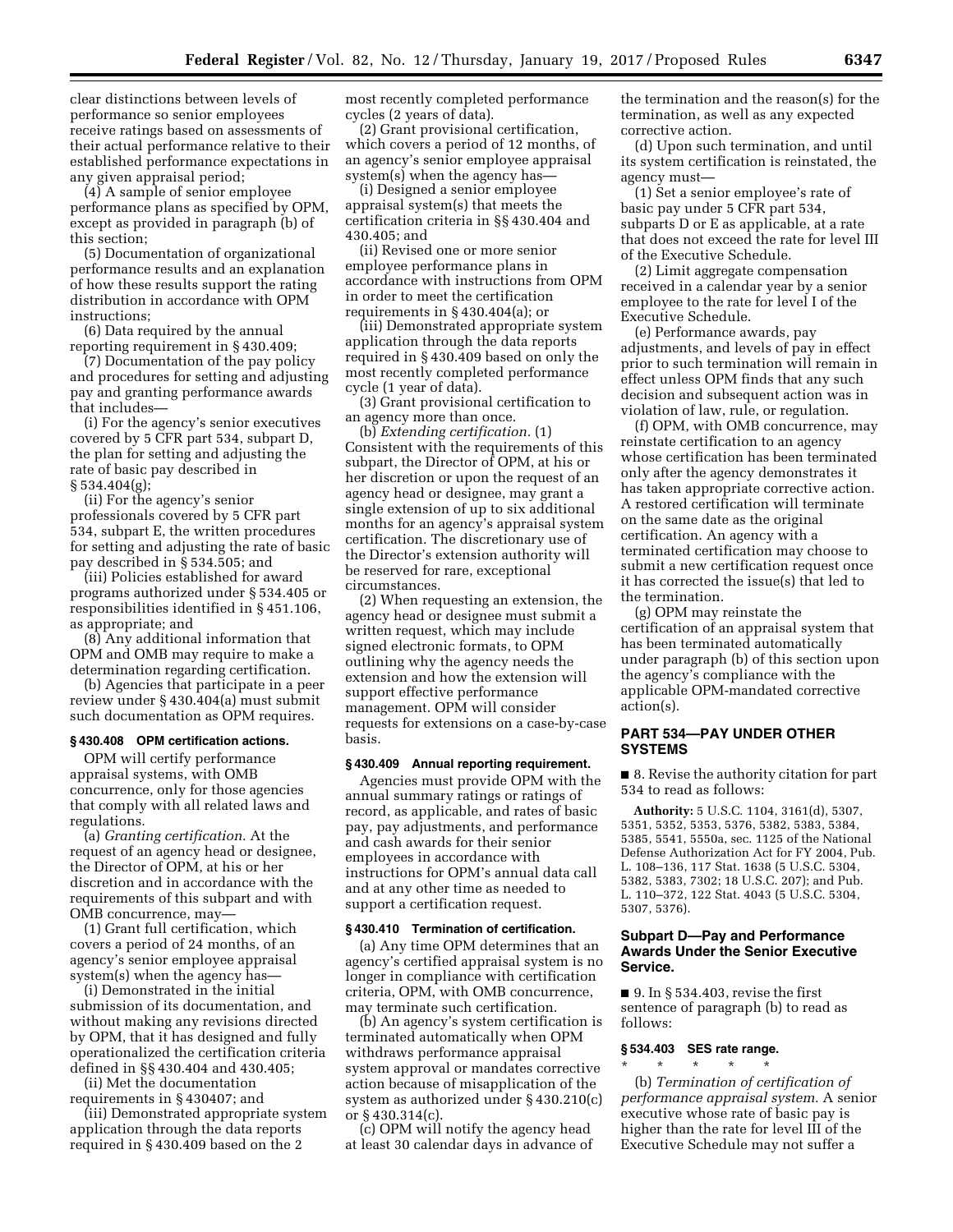reduction in pay because his or her agency's applicable performance appraisal system certification is terminated under 5 CFR 430.410. \*

■ 10. In § 534.404–

■ a. Revise paragraphs (b)(4)(ii) and  $(b)(4)(iii);$ 

 $\blacksquare$  b. Revise paragraphs (c)(1) and (c)(4) and add new paragraph (c)(6);

- $\blacksquare$  c. Revise paragraph (e)(1);
- d. Revise paragraph (g)(3);
- e. Revise paragraph (i)(1).

The revisions and additions to read as follows:

### **§ 534.404 Setting and adjusting pay for senior executives.**

- \* \* \* \* \*
- (b) \* \* \*
- $(4) * * * *$

(ii) A pay increase under paragraph (b)(4)(i) of this section may not be provided to a senior executive whose rate of basic pay is at or below the rate for level III of the Executive Schedule if such an increase would cause the senior executive's rate of basic pay to exceed the rate for level III of the Executive Schedule unless the senior executive has received an annual summary rating of outstanding for the most recently completed appraisal period and the agency head or designee who performs the functions described in 5 CFR 430.405(a)(2) and (b) (including the Inspector General, where applicable) has approved the increase in pay.

(iii) A pay increase under paragraph (b)(4)(i) of this section may not be provided to a senior executive whose rate of basic pay is above the rate for level III of the Executive Schedule unless the senior executive has received an annual summary rating of outstanding for the most recently completed appraisal period and the agency head or designee who performs the functions described in 5 CFR 430.405(a)(2) and (b) (including the Inspector General, where applicable) has approved the increase in pay. However, in the case of a senior executive whose rate of basic pay is above the rate for level III of the Executive Schedule and who has been rated below outstanding, but above fully successful, for the most recently completed appraisal period, the agency head or designee who performs the functions described in 5 CFR  $430.405(a)(2)$  and (b) (including the Inspector General, where applicable) may approve such a pay increase in limited circumstances, such as for an exceptionally meritorious accomplishment.

\* \* \* \* \*

(c) *12-month rule.* (1) An authorized agency official may adjust (*i.e.,* increase or reduce) the rate of basic pay of a senior executive not more than once during any 12-month period. However, an agency may make a determination to provide an additional pay increase under certain conditions as prescribed in paragraphs  $(c)(3)$ ,  $(c)(4)$ , and  $(c)(6)$  of this section without regard to whether the senior executive has received a pay adjustment during the previous 12 month period.

\* \* \* \* \*

(4) An authorized agency official may approve increases in a senior executive's rate of basic pay more than once during a 12-month period if the agency head or designee who performs the functions described in 5 CFR 430.405(a)(2) and (b) (including the Inspector General, where applicable) determines that—

\* \* \* \* \* (6) When necessary to maintain an annual executive appraisal and pay adjustment cycle that permits pay adjustments on the first day of the 27th full bi-weekly pay period following the effective date of pay adjustments for the previous cycle, an authorized agency official may provide a pay adjustment to a senior executive not more than 2 days before an applicable 12-month period expires. The pay adjustment begins a new 12-month period for the purpose of paragraph (c)(1).

\* \* \* \* \* (e) *Adjustments in pay after certification of applicable performance appraisal system.* (1) In the case of an agency that obtains certification of a performance appraisal system for senior executives under 5 CFR part 430, subpart D, an authorized agency official may subsequently increase a covered senior executive's rate of basic pay based upon a performance appraisal under the certified system up to the rate for level II of the Executive Schedule, consistent with the limitations in § 534.403(a)(3), under the conditions prescribed in paragraph (b) of this section, if the senior executive is otherwise eligible for such an increase (*i.e.,* he or she did not receive a pay adjustment under § 534.404(c) during the previous 12-month period). An adjustment in pay made under this paragraph is considered a pay adjustment for the purpose of applying § 534.404(c).

\* \* \* \* \*

(g) \* \* \*

(3) The designation of the authorized agency official who has authority to set and adjust SES rates of pay for individual senior executives, subject to the requirement that the agency head or designee who performs the functions

described in  $5$  CFR  $430.405(a)(2)$  and  $(b)$ (including the Inspector General, where applicable) must approve any determination to set a senior executive's rate of basic pay higher than the rate for level III of the Executive Schedule and must approve any determination to increase a senior executive's rate of basic pay more than once in any 12 month period; and  $*$ 

\* \* \* \* \*

(i) *Setting pay following a break in SES service*—(1) *General.* Upon reappointment to the SES, an authorized agency official may set the rate of basic pay of a former senior executive at any rate within the SES rate range, subject to the limitations in  $\S$  534.403(a), if there has been a break in SES service of more than 30 days. If there has been a break in SES service of 30 days or less, the senior executive's rate of basic pay may be set at any rate within the SES rate range (without regard to whether the employee received a pay adjustment during the previous 12-month period), but not higher than the senior executive's former SES rate of basic pay. Where there has been a break in service of 30 days or less, the agency head or designee who performs the functions described in 5 CFR 430.405(a)(2) and (b) (including the Inspector General, where applicable) may approve a higher rate than the senior executive's former rate of basic pay, if warranted. Setting a rate of basic pay upon reappointment to the SES is considered a pay adjustment under § 534.404(c).

\* \* \* \* \*

### **§ 534.503 [Amended].**

■ 11. Amend § 534.503 as follows: ■ a. Remove the reference ''§ 430.405(h)'' from the definition ''Certified'' and add in its place ''§ 430.410'', and remove from that definition the term ''suspension'' and add in its place ''termination''; ■ b. Remove the reference ''§ 430.405(h)'' from the definition ''Not certified'' and add in its place ''§ 430.410'', and remove from that definition the term ''suspended'' and add in its place ''terminated''; and ■ c. Remove the reference ''§ 430.404(a)(1) through (9)'' and add in its place ''§§ 430.404 and 430.405''.

■ 12. Amend § 534.505 as follows:

■ a. Remove the reference

''§ 430.404(a)(6)(i), (ii) and (iii)'' and add in its place ''§ 430.405(b)(1), (2) and (3)''; and

■ b. Remove the reference

''§ 430.403(d)'' and add in its place ''§ 430.403(e)''.

■ c. Revise paragraph (a)(5) to read as follows: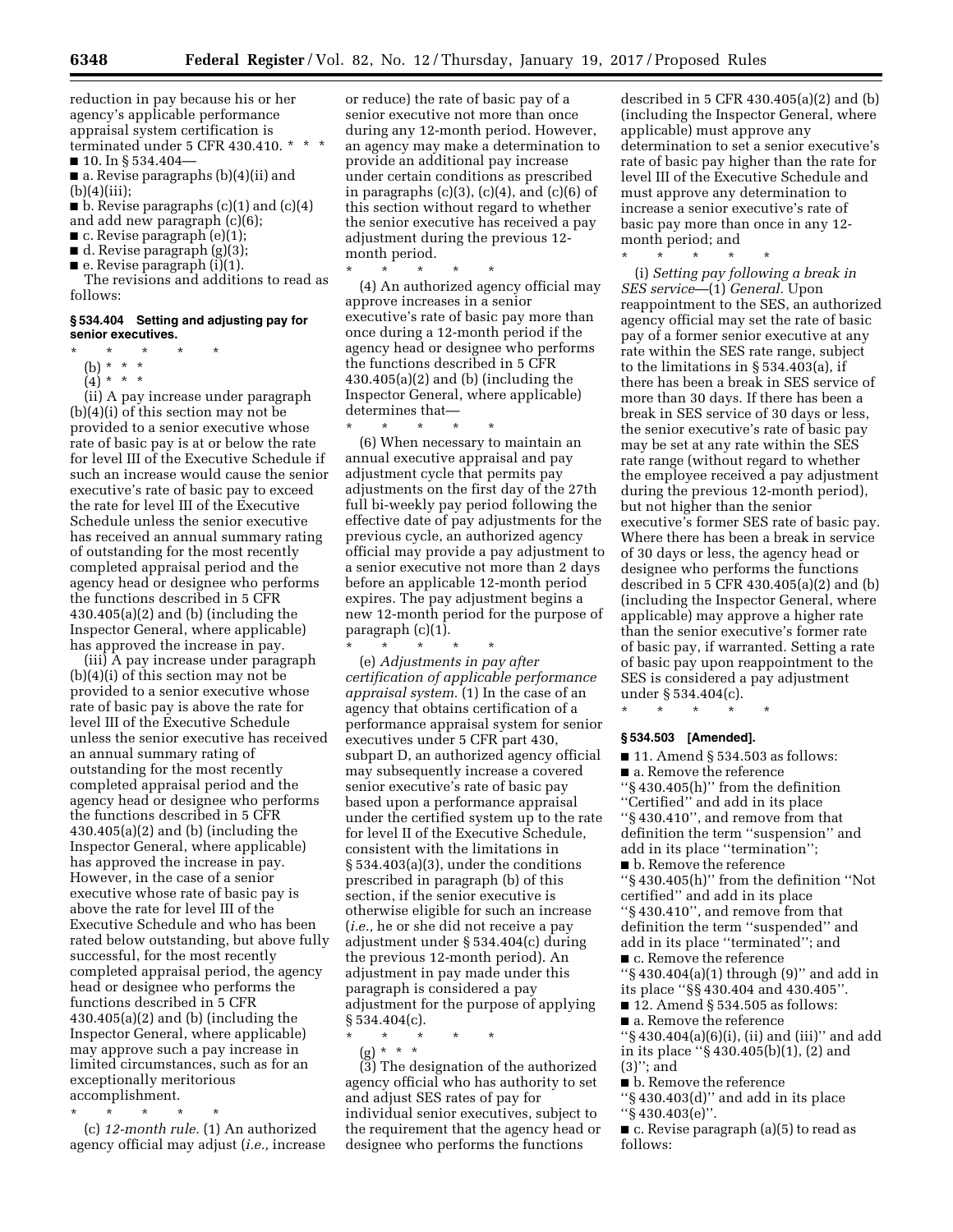# **§ 534.505 Written procedures.**

 $(a) * * * *$ 

(5) The administrative and management controls that will be applied to assure compliance with applicable statutes, OPM regulations, the agency's written procedures established under this section, the applicable maximum rate of basic pay in§ 534.504(a), and, where applicable, the certification requirements set forth in part 430, subpart D of this chapter. In an agency that employs ten or more senior professionals, these controls must include centralized review of ratings proposed under § 430.208 of this chapter, pay actions proposed under § 534.507, and performance awards under  $\S$  451.104(a)(3) by a panel of individuals designated by the agency head to provide advice from an agencywide perspective for authorized agency officials to consider before approving pay adjustments and performance awards on whether—

(i) Ratings of record and performance ratings proposed for senior professionals accurately reflect their individual performance, contributions to agency performance, or both, and take into account, as appropriate, assessment of the agency's performance against program performance measures and other relevant considerations; and

(ii) Proposed pay adjustments and performance awards for senior professionals conform to the requirements of §§ 534.507 and 451.104(a)(3) respectively and appropriately correspond to proposed ratings of record and performance ratings.

\* \* \* \* \*

### **§ 534.506 [Amended].**

■ 13. Amend § 534.506 to remove the reference ''§ 430.404(a)(6)(i), (ii) and (iii)'' and add in its place

''§ 430.405(b)(1), (2) and (3)''.

 $\blacksquare$  14. In § 534.507, revise paragraph (a)(2) to read as follows:

# **§ 534.507 Annual increases in basic pay.**

 $(a) * * * *$ 

(2) A determination by an authorized agency official to make a zero adjustment in pay after reviewing a senior professional's current rating of record or performance rating meets the requirement of paragraph (a)(1) of this section only if the notice required by paragraph (h) of this section is provided to the senior professional no later than 14 days after the date specified in paragraph (a)(1) of this section.

\* \* \* \* \*  $\blacksquare$  15. In § 534.509, revise paragraph (b) to read as follows:

# **§ 534.509 Preservation of an established rate of basic pay.**

\* \* \* \* \* (b) An SL or ST employee whose rate of basic pay is higher than the rate for level III of the Executive Schedule may not suffer a reduction in pay because his or her agency's applicable performance appraisal system certification expires or is terminated under § 430.410 of this chapter. See  $\S 530.203(g)$  and (h) of this chapter for treatment of the aggregate pay limit when certification status changes during the calendar year.

\* \* \* \* \*

### **§ 534.510 [Amended].**

■ 16. Amend § 534.510 to remove the references ''§ 430.404(a)(6)(i), (ii) and (iii)'' and add in their place ''§ 430.405(b)(1), (2) and (3)'' wherever they occur.

# **5 CFR Chapter III—Office of Management and Budget**

# **Subchapter C—Joint Regulations With the Office of Personnel Management**

# **PART 1330—HUMAN RESOURCES MANAGEMENT**

■ 17. The authority citation for part 1330 continues to read as follows:

**Authority:** 5 U.S.C. chapter 43 and 5307(d).

■ 18. Revise Subpart D of part 1330 to to read as follows:

## **Subparts A—C [Reserved]**

### **Subpart D—Performance Appraisal System Certification**

Sec.<br>1330.401

- 1330.401 Purpose.
- Definitions.
- 1330.403 System certification. Certification criteria verified by
- OPM/OMB. 1330.405 Certification criteria verified by
- the agency.
- 1330.406 Additional appraisal system requirements.<br>1330.407 Agency
- Agency certification requests.
- 1330.408 OPM certification actions.
- 1330.409 Annual reporting requirement.
- 1330.410 Termination of certification.

**Authority:** 5 U.S.C. 5307(d).

# **Subpart D—Performance Appraisal System Certification**

### **§ 1330.401 Purpose.**

(a) This subpart implements 5 U.S.C. 5307(d), which provides for certification of performance appraisal systems that as designed and applied make meaningful distinctions based on relative performance with respect to—

(1) Members of the Senior Executive Service (SES) paid under 5 U.S.C. 5382 and 5383; and

(2) Employees in senior-level (SL) and scientific or professional (ST) positions paid under 5 U.S.C. 5376.

(b) The regulations in this subpart strengthen the application of performance-based-pay principles to senior employees. Specifically, the statutory provisions that these regulations implement authorize an agency to apply a higher maximum rate of basic pay in setting and adjusting rates of basic pay for senior employees (consistent with 5 CFR part 534, subparts D and E) and apply a higher annual aggregate limitation on pay (consistent with 5 CFR part 530, subpart B) to its senior employees, when OPM, with OMB concurrence, has certified that the design and application of the agency's appraisal systems for these employees make meaningful distinctions based on relative performance. This subpart establishes the certification criteria and procedures that OPM will apply in considering agency requests for such certification.

# **§ 1330.402 Definitions.**

In this subpart—

*Agency* means an agency as that term is defined in 5 U.S.C. 105 and an Office of Inspector General, which is considered a separate agency for purposes of applying all provisions relating to the Senior Executive Service under the Inspector General Act of 1978 (5 U.S.C. App 6(d)).

*Agency head* means the head of an agency and includes the Inspector General when applying the provisions of this subpart to Offices of the Inspector General.

*Annual summary rating* means the overall rating level that an appointing authority assigns at the end of the appraisal period as defined in § 430.303.

*Appraisal system* means the policies, practices, and procedures an agency establishes under 5 U.S.C. chapter 43 and 5 CFR part 430, subparts B and C, or other applicable legal authority, for planning, monitoring, developing, evaluating, and rewarding employee performance. This includes appraisal systems and appraisal programs as defined in § 430.203 and performance management systems as defined in § 430.303.

*Certification criteria* means the factors used to determine whether an agency appraisal system as designed and applied makes meaningful distinctions based on relative performance.

*GPRAMA* means the Government Performance and Results Modernization Act of 2010.

*OMB* means the Office of Management and Budget.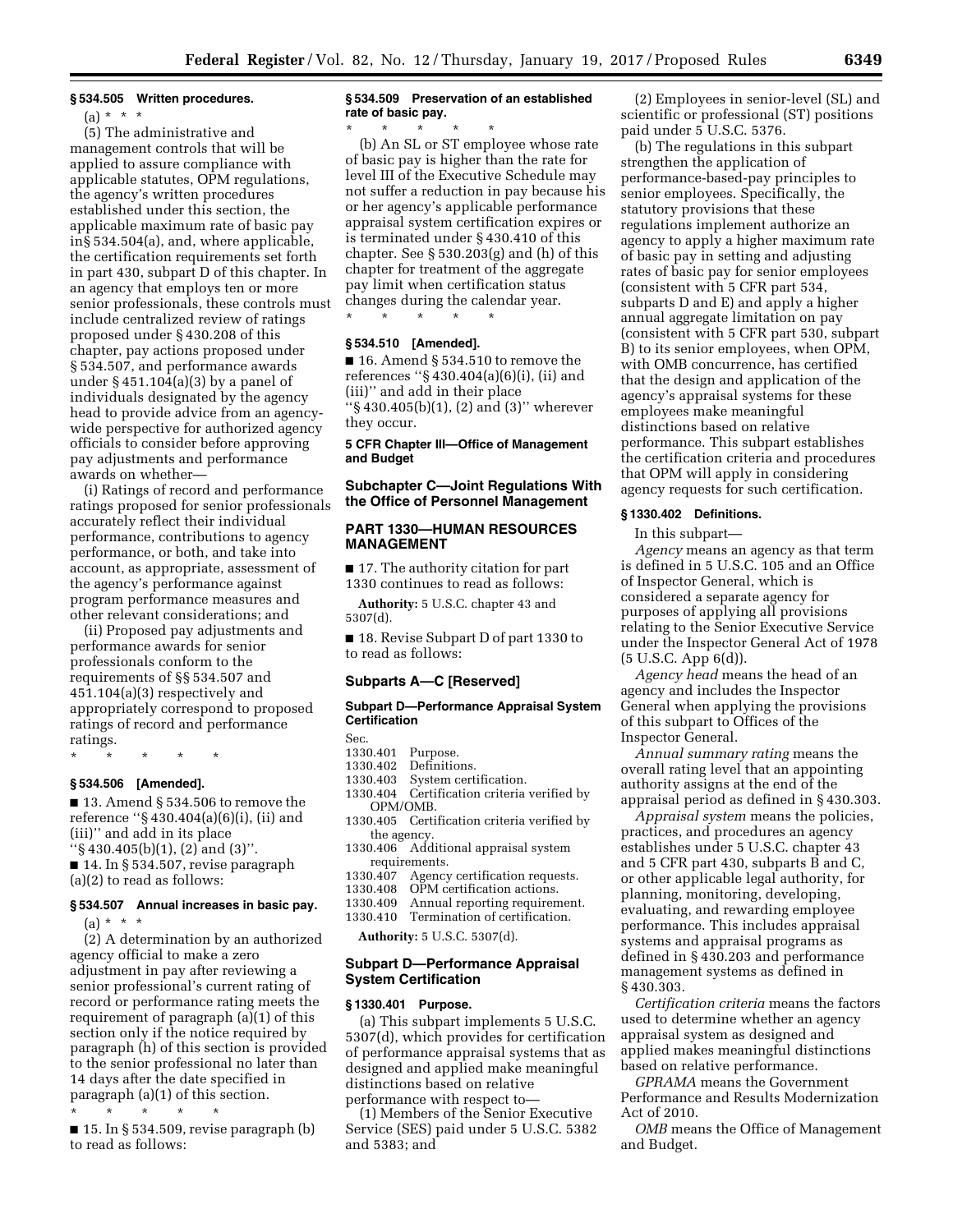*OPM* means the Office of Personnel Management.

*Peer review* means the review under § 1330.404(a) of performance plans by one agency for another agency, both having fully certified performance appraisal systems, to determine whether they meet the certification criterion for Aligned Results.

*Performance expectations* means—

(1) the critical elements, performance requirements, and performance standards that constitute the senior executive performance plans, as defined in § 430.303, established for senior executives;

(2) the performance elements and standards that constitute the performance plans, as defined in § 430.203, established for senior professionals; or

(3) other appropriate means authorized under performance appraisal systems not covered by 5 U.S.C. chapter 43 for communicating what a senior employee is expected to do and the measures that demonstrate success, including contribution to agency performance where appropriate.

*Program performance measures*  means results-oriented measures of performance, whether at the agency, component, or function level, which include, for example, measures under GPRAMA.

*PRB* means Performance Review Board, as described in § 430.311.

*Rating of record* means the performance rating prepared at the end of an appraisal period for performance of agency-assigned duties over the entire period as defined in § 430.203.

*Relative performance* means the performance of a senior employee compared to the performance expectations established for his or her position (including contribution to agency performance) and those expectations must be set at a level that is sufficiently high to be commensurate with the authorities and responsibilities of a senior employee in the Federal Government. This does not permit peer ranking or peer comparison for rating purposes.

*Senior employee* means a senior executive or a senior professional.

*Senior executive* means a member of the Senior Executive Service (SES) paid under 5 U.S.C. 5382 and 5383.

*Senior professional* means an employee in a senior-level (SL) or scientific or professional position (ST) paid under 5 U.S.C. 5376.

*SPRP* means *Senior Professional Review Panel* as described in § 534.505(a)(5).

# **§ 1330.403 System certification.**

(a) OPM, with OMB concurrence, will certify an agency appraisal system under § 1330.408 when a review of that system's design (*i.e.,* system documentation), implementation (*i.e.,*  performance plans), and application (*i.e.,* pay, performance awards, and ratings upon which they are based) reveals that the agency meets the certification criteria established in §§ 1330.404 and 1330.405 and has followed the procedural requirements set forth in § 1330.407, and results in a finding that the system as designed and applied makes meaningful distinctions based on relative performance and otherwise conforms to statutory and regulatory requirements relating to performance appraisal, pay, and awards.

(b) Each certification granted shall cover a specific period of time and is not renewable.

(c) Agencies subject to 5 U.S.C. chapter 43 and 5 CFR part 430 seeking certification of their appraisal systems must submit systems that have been approved by OPM under § 430.210 or § 430.314, as applicable.

(d) Agencies not subject to the appraisal provisions of 5 U.S.C. chapter 43 and 5 CFR part 430 seeking certification of their appraisal system(s) under this subpart must submit appropriate documentation to demonstrate that each system complies with the appropriate legal authority that governs the establishment, implementation, and application of that system.

(e) For senior professionals, an agency must establish an appraisal system(s), as defined in § 1330.402, that meets the requirements of 5 CFR part 430, subpart B, and is separate from the system(s) established to cover its SES members under 5 CFR part 430, subpart C. At its discretion, an agency may include system features in its senior professional appraisal system(s) that are the same as, or similar to, the features of its SES appraisal system(s), as appropriate. For the purpose of certification under this subpart, such senior professional appraisal system(s) with 10 or more senior professionals covered by the system(s), must include a requirement for centralized review of senior professionals' ratings of record and proposed pay and performance awards actions.

# **§ 1330.404 Certification criteria verified by OPM/OMB.**

To be certified, an agency's applicable appraisal system(s) for senior executives or senior professionals must meet the following certification criteria, as

verified by OPM, with OMB concurrence:

(a) *Aligned results.* (1) Performance expectations for individual senior employees must derive from, and clearly align with, the agency's mission and organizational goals, such as those communicated through GPRAMA strategic goals, program and policy objectives, and/or annual performance plans and budget priorities.

(2) Performance plans must contain performance expectations, including at least one critical element focusing on business results, that—

(i) Apply to their respective areas of responsibility and control;

(ii) Reflect expected agency and/or organizational outcomes and outputs, performance targets or metrics, policy/ program objectives, and/or milestones;

(iii) Identify specific programmatic crosscutting, external, and partnershiporiented goals or objectives, as applicable; and

(iv) Are stated in terms of observable, measurable, and/or demonstrable performance (*e.g.,* quality, quantity, timeliness, or cost effectiveness, as applicable).

(3) OPM may establish additional procedures to allow agencies to conduct peer reviews of the performance plans to determine whether the plans meet this criterion. When conducting peer review, agencies may not conduct concurrent reciprocal reviews.

(b) *Performance distinctions.* (1) Appraisal systems must include summary levels of performance as described in 5 CFR 430.305(a)(6) for senior executives, and for senior professionals at least one summary level of performance above fully successful.

(2) Agency application of performance appraisal systems must—

(i) Result in meaningful distinctions based on relative performance; and

(ii) Take into account the assessment of the agency's performance against relevant program performance measures, as described in § 1330.405(a), employee performance expectations, and such other relevant factors as may be appropriate.

(3) Authorized agency officials, as designated through agency delegated authority, must appraise senior employee performance accurately and realistically so that senior employees who have demonstrated the highest performance and/or exceptional contribution to the agency's performance receive the highest annual summary ratings or ratings of record, as applicable.

(4) Agencies with equivalent appraisal systems not otherwise subject to this part must provide for clearly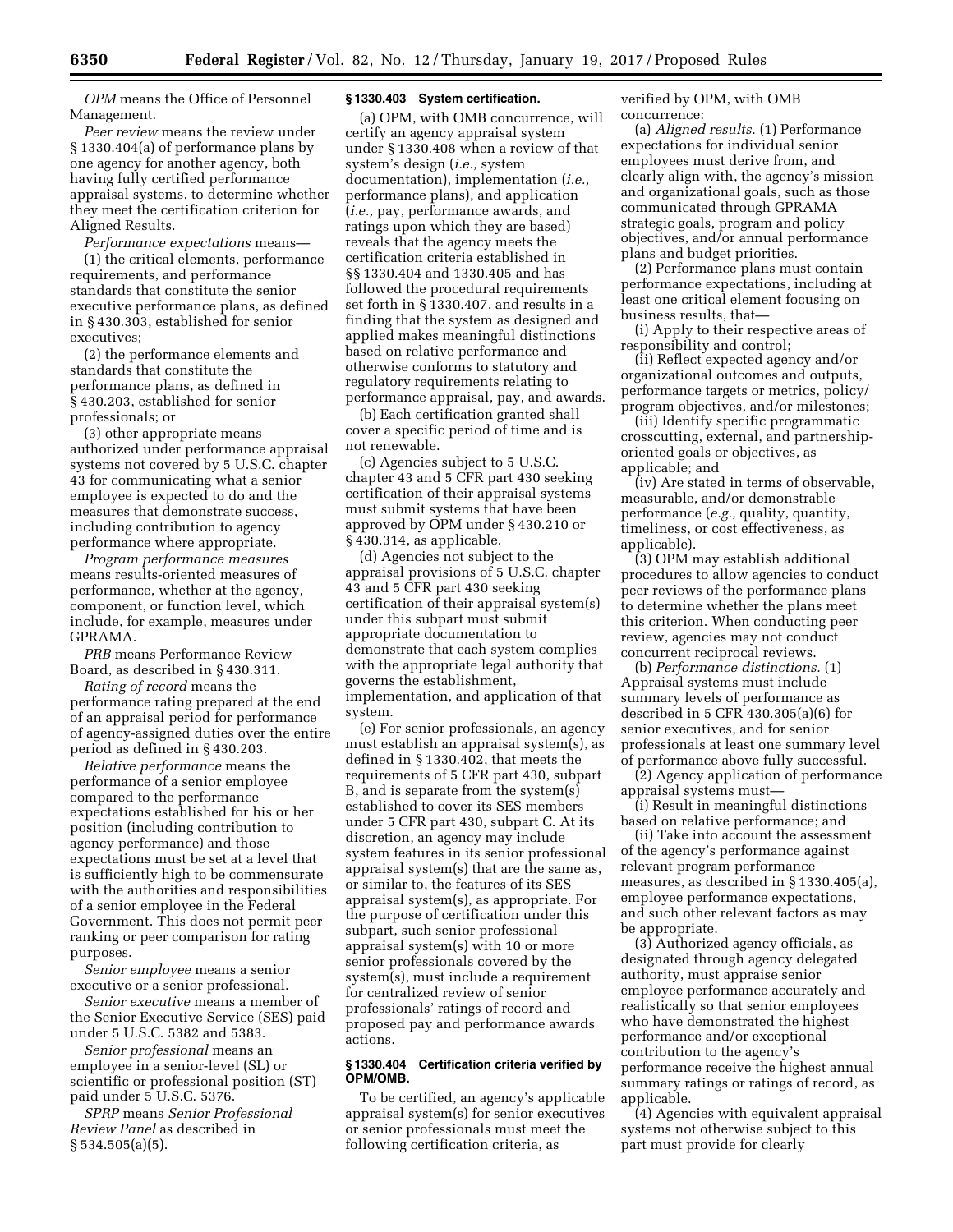distinguishing and identifying the rating that reflects the highest level of performance.

(5) Agencies may not equate the requirement to make distinctions based on relative performance to permitting a forced distribution of annual summary ratings or ratings of record, which is prohibited under §§ 430.208(c) and 430.305(a)(5). However, methods used to make distinctions among employees or groups of employees such as comparing, categorizing, and ranking employees or groups on the basis of their performance may be used for purposes other than assigning a summary level including, but not limited to, award determinations.

(c) *Pay differentiation.* (1) Agencies must ensure senior employees who have demonstrated the highest performance receive the highest annual summary ratings or ratings of record, as applicable, and the largest corresponding performance awards, pay adjustments, and rates of pay, in accordance with applicable limitations;

(2) Agencies must ensure differentiation is evident separately in the pay adjustments, performance awards, and rates of pay;

(3) Agencies must ensure they make pay adjustments and performance awards for senior employees in a timely manner.

(i) For senior executives, the pay adjustments authorized under 5 CFR 534.404(b)(3) and the performance awards authorized under 5 U.S.C. 5384 must have effective dates not later than 5 months after the end of the applicable appraisal period;

(ii) For senior professionals, agencies must make pay adjustments in accordance with the requirements in § 534.505(b) and pay performance awards as soon as practicable after the end of the appraisal period; and

(4) Agencies must develop processes for making pay decisions and granting awards affecting senior employees that comply with Governmentwide law, regulation, and guidance. To make these processes transparent agencies must provide access to the appraisal and pay policies that govern the decisions and communicate the results as required in § 1330.405(c).

### **§ 1330.405 Certification criteria verified by the agency.**

To be certified, an agency's applicable appraisal system(s) for senior executives or senior professionals must meet the following certification criteria, as verified by the agency in accordance with instructions provided by OPM:

(a) *Organizational assessment and guidelines.* Agencies must comply with all applicable OMB requirements for assessing organizational performance and may use those assessments to inform the individual ratings of its senior employees. The results of these assessments are shared with individuals involved in the rating process through the issuance of guidelines based at least in part upon those assessments. The guidelines must—

(1) Address agency performance overall and with respect to each of its particular missions, components, programs, policy areas, and support functions—such as reports of the agency's GPRAMA goals, annual performance plans and targets, program performance measures, and other appropriate indicators;

(2) Be communicated by the agency head, or an individual specifically designated by the agency head for such purpose, to affected senior employees, their rating and reviewing officials, and PRB and SPRP members;

(3) Be provided at the conclusion of the appraisal period but before individual senior employee performance ratings are recommended, so that they inform individual performance appraisals; and

(4) Not take the form of quantitative limitations on the number of ratings at any given rating level.

(b) *Oversight.* The agency head or the individual specifically designated under paragraph (a)(2) of this section must certify for a particular senior employee appraisal system that—

(1) The senior employee rating process makes meaningful distinctions based on relative performance;

(2) The results of the senior employee appraisal process take into account the agency's assessment of its performance against program performance measures, as well as other relevant considerations, as appropriate;

(3) Performance awards, pay adjustments, and levels of pay based on the results of the rating process accurately reflect and recognize distinctions in individual performance and/or contribution to the agency's performance; and

(4) Final decisions include PRB or SPRP recommendations regarding senior employee ratings and must—

(i) Be consistent with 5 CFR part 430, subparts B and C; and

(ii) Appropriately reflect the employee's performance expectations, relevant program performance measures, and such other relevant factors as the PRB or SPRP may find appropriate.

(c) *Communication of results.*  Agencies must communicate annually to senior employees, rating and

reviewing officials, and PRB or SPRP members the results of the application of the appraisal process (*i.e.,* overall ratings distributions, average adjustment in the rate of basic pay for each rating level, and average performance award for each rating level, as applicable) while assuring confidentiality of protected information.

### **§ 1330.406 Additional appraisal system requirements.**

To be certified, an agency's appraisal system must meet the requirements of 5 CFR part 430, subparts B or C, as applicable, or other applicable legal authority. Agencies are responsible for ensuring their senior employee appraisal systems provide for—

(a) *Consultation.* Performance expectations for senior employees must be developed with the input and involvement of the senior employees who are covered thereby;

(b) *Balance.* Performance expectations established in the individual senior employee appraisal plan must include two parts:

(1) Expected results; and

(2) Those technical, leadership and/or managerial competencies or behaviors that contribute to, and are necessary to distinguish, levels of performance. In addition, for senior employees in supervisory positions, their performance expectations also must address appropriate measures or indicators of stakeholder and/or employee perspective when applicable, such that stakeholder/employee feedback is sought and used to inform decisions.

(c) *Accountability for the performance management of subordinates.* The performance expectations for individual senior employees in supervisory positions must clearly communicate their responsibility for ensuring—

(1) The performance expectations for individual subordinate employees clearly link to organizational mission, GPRAMA strategic goals, or other program or policy objectives; and

(2) The appraisal of their subordinate employees is based on established performance expectations that differentiate among the various levels of performance. An appraisal must be a realistic assessment of the employees' actual performance, including their contribution to organizational goals as measured in GPRAMA and other organizational plans.

(d) *Training.* Agencies must provide senior employees, rating and reviewing officials (including those in other services/appointments such as political appointments, Foreign Service, military, etc.), and PRB or SPRP members initial training, periodic refresher training, and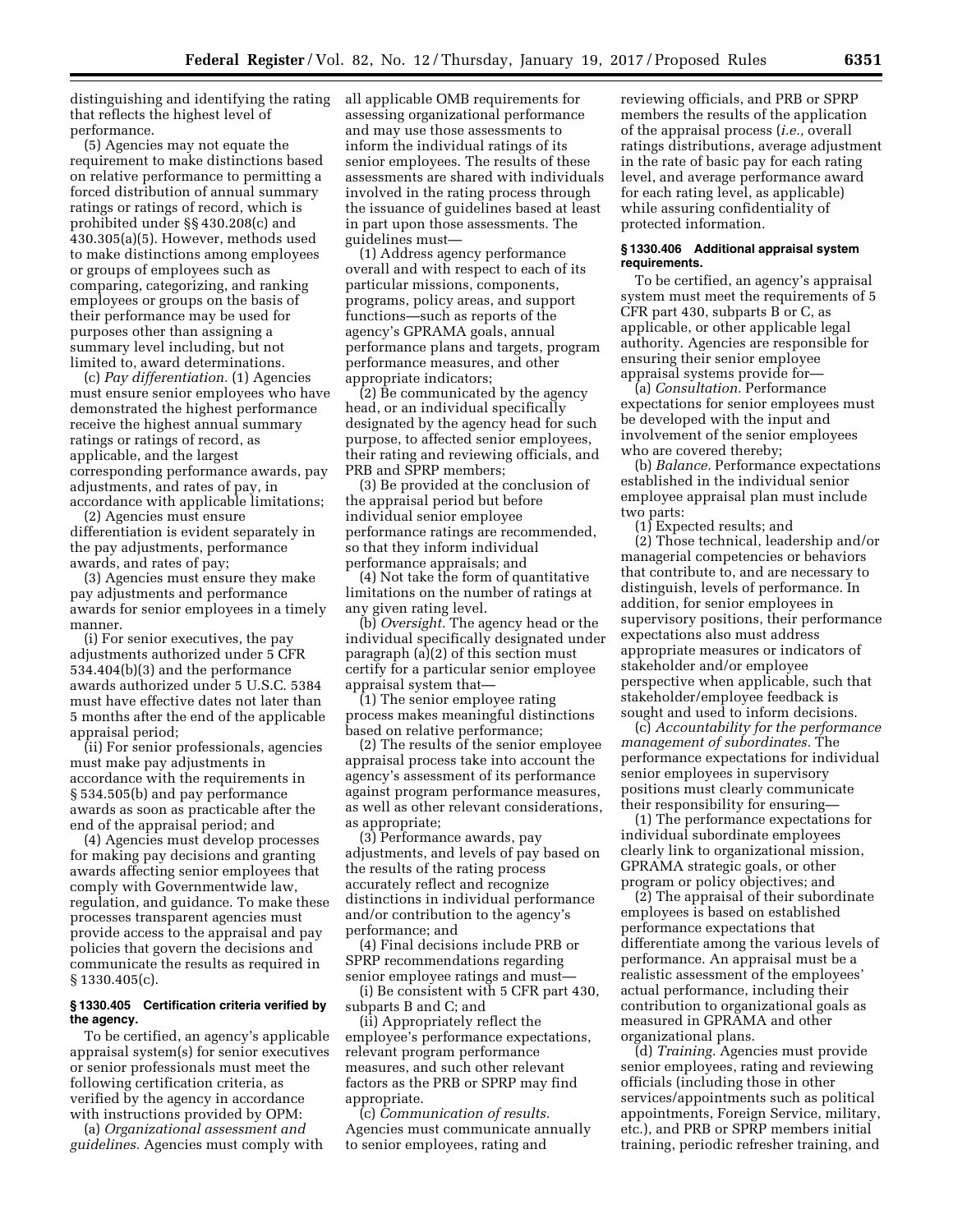annual reminders on the operation of the applicable agency performance management and pay and awards policies.

### **§ 1330.407 Agency certification requests.**

To receive system certification, an agency must provide documentation demonstrating that its appraisal system(s), in design, implementation, and application, meet the certification criteria in §§ 1330.404 and 1330.405 as well as the procedural requirements set forth in this section.

(a) In order for an agency's appraisal system to be certified, the agency head or designee must submit documentation in accordance with OPM instructions, including—

(1) A written request, which may include signed electronic formats, for certification of its appraisal system(s) to the Director of OPM, or an OPM official assigned to accept certification requests;

(2) Separate certification requests for systems applying to senior executives, senior professionals, and Offices of the Inspector General;

(3) A full description of the appraisal system(s) to be certified, including—

(i) Organizational and employee coverage information; and

(ii) Rating levels as described in  $§ 1330.404(b)(1)$  and (4) that establish clear distinctions between levels of performance so senior employees receive ratings based on assessments of their actual performance relative to their established performance expectations in any given appraisal period;

(4) A sample of senior employee performance plans as specified by OPM, except as provided in paragraph (b) of this section;

(5) Documentation of organizational performance results and an explanation of how these results support the rating distribution in accordance with OPM instructions;

(6) Data required by the annual reporting requirement in § 1330.409;

(7) Documentation of the pay policy and procedures for setting and adjusting pay and granting performance awards that includes—

(i) For the agency's senior executives covered by 5 CFR part 534, subpart D, the plan for setting and adjusting the rate of basic pay described in  $§ 534.404(g);$ 

(ii) For the agency's senior professionals covered by 5 CFR part 534, subpart E, the written procedures for setting and adjusting the rate of basic pay described in § 534.505; and

(iii) Policies established for award programs authorized under § 534.405 or responsibilities identified in § 451.106, as appropriate; and

(8) Any additional information that OPM and OMB may require to make a determination regarding certification.

(b) Agencies that participate in a peer review under § 1330.404(a) must submit such documentation as OPM requires.

# **§ 1330.408 OPM certification actions.**

OPM will certify performance appraisal systems, with OMB concurrence, only for those agencies that comply with all related laws and regulations.

(a) *Granting certification.* At the request of an agency head or designee, the Director of OPM, at his or her discretion and in accordance with the requirements of this subpart and with OMB concurrence, may—

(1) Grant full certification, which covers a period of 24 months, of an agency's senior employee appraisal system(s) when the agency has—

(i) Demonstrated in the initial submission of its documentation, and without making any revisions directed by OPM, that it has designed and fully operationalized the certification criteria defined in §§ 1330.404 and1330.405;

(ii) Met the documentation requirements in § 1330.407; and

(iii) Demonstrated appropriate system application through the data reports required in § 1330.409 based on the 2 most recently completed performance cycles (2 years of data).

(2) Grant provisional certification, which covers a period of 12 months, of an agency's senior employee appraisal system(s) when the agency has—

(i) Designed a senior employee appraisal system(s) that meets the certification criteria in §§ 1330.404 and 1330.405; and

(ii) Revised one or more senior employee performance plans in accordance with instructions from OPM in order to meet the certification requirements in § 1330.404(a); or

(iii) Demonstrated appropriate system application through the data reports required in § 1330.409 based on only the most recently completed performance cycle (1 year of data).

(3) Grant provisional certification to an agency more than once.

(b) *Extending certification.* (1) Consistent with the requirements of this subpart, the Director of OPM, at his or her discretion or upon the request of an agency head or designee, may grant a single extension of up to six additional months for an agency's appraisal system certification. The discretionary use of the Director's extension authority will be reserved for rare, exceptional circumstances.

(2) When requesting an extension, the agency head or designee must submit a

written request, which may include signed electronic formats, to OPM outlining why the agency needs the extension and how the extension will support effective performance management. OPM will consider requests for extensions on a case-by-case basis.

## **§ 1330.409 Annual reporting requirement.**

Agencies must provide OPM with the annual summary ratings or ratings of record, as applicable, and rates of basic pay, pay adjustments, and performance and cash awards for their senior employees in accordance with instructions for OPM's annual data call and at any other time as needed to support a certification request.

## **§ 1330.410 Termination of certification.**

(a) Any time OPM determines that an agency's certified appraisal system is no longer in compliance with certification criteria, OPM, with OMB concurrence, may terminate such certification.

(b) An agency's system certification is terminated automatically when OPM withdraws performance appraisal system approval or mandates corrective action because of misapplication of the system as authorized under § 430.210(c) or § 430.314(c).

(c) OPM will notify the agency head at least 30 calendar days in advance of the termination and the reason(s) for the termination, as well as any expected corrective action.

(d) Upon such termination, and until its system certification is reinstated, the agency must—

(1) Set a senior employee's rate of basic pay under 5 CFR part 534, subparts D or E as applicable, at a rate that does not exceed the rate for level III of the Executive Schedule.

(2) Limit aggregate compensation received in a calendar year by a senior employee to the rate for level I of the Executive Schedule.

(e) Performance awards, pay adjustments, and levels of pay in effect prior to such termination will remain in effect unless OPM finds that any such decision and subsequent action was in violation of law, rule, or regulation.

(f) OPM, with OMB concurrence, may reinstate certification to an agency whose certification has been terminated only after the agency demonstrates it has taken appropriate corrective action. A restored certification will terminate on the same date as the original certification. An agency with a terminated certification may choose to submit a new certification request once it has corrected the issue(s) that led to the termination.